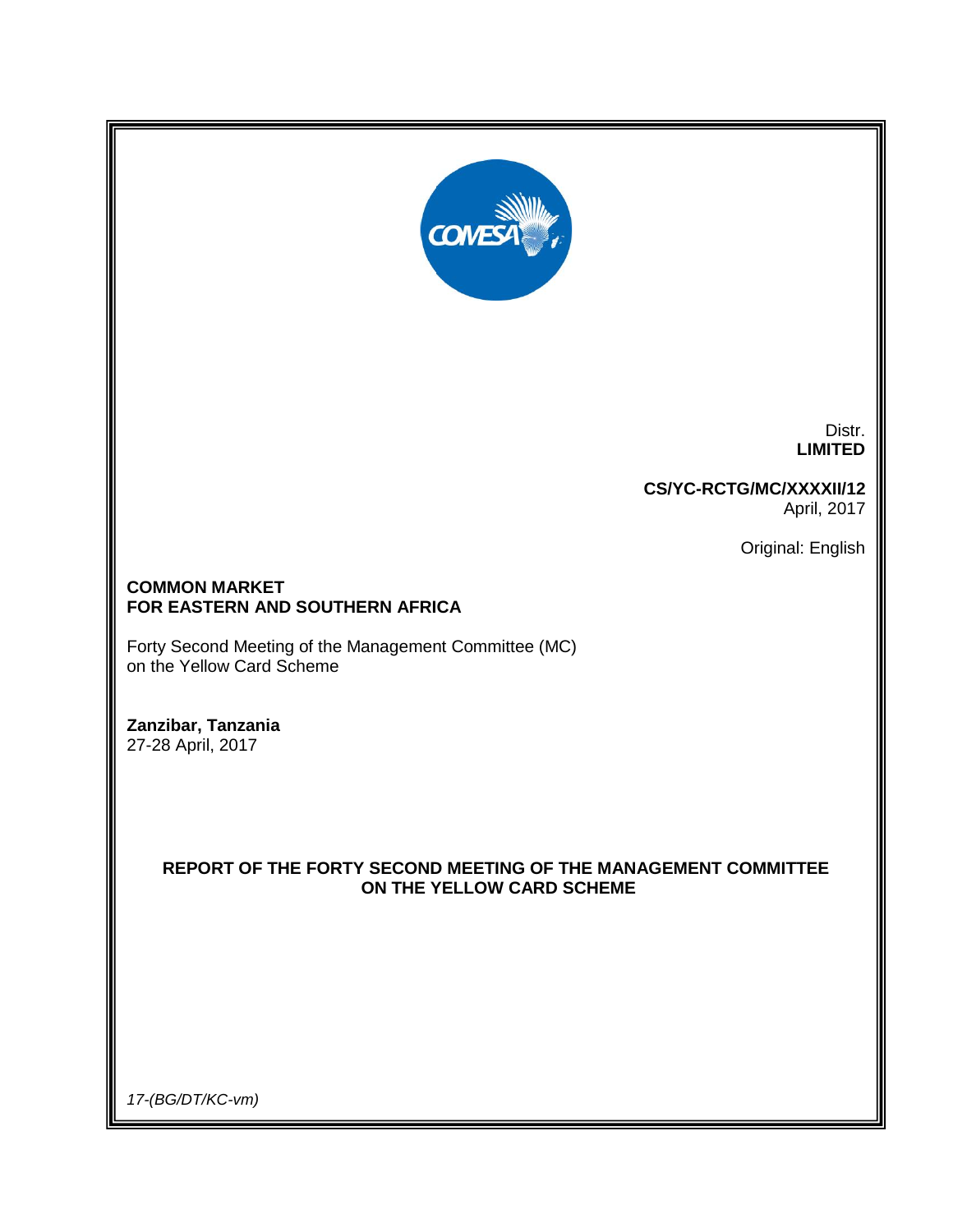### **A. INTRODUCTION**

1. The Forty Second Meeting of the Management Committee (MC) of the Yellow Card Scheme was held in Zanzibar, Tanzania from 27<sup>th</sup> to 28<sup>th</sup> of April 2017, at Zanzibar Ocean View Hotel.

#### **B. ATTENDANCE, OPENING OF THE MEETING, ADOPTION OF THE AGENDA AND ORGANISATION OF WORK**

### **Attendance**

2. Members of the Management Committee (MC) from the National Bureaux of DR Congo, Ethiopia, Rwanda, Zambia, and Tanzania as well as Malawi the Chairperson of the Council of Bureaux attended the meeting. COMESA Secretariat and the Yellow Card Scheme Reinsurance Pool Managers (ZEP-RE) also attended the meeting as ex-officio members. Zimbabwe attended the meeting as observer. The list of participants is attached to this report as Annex II.

#### **Opening of the Meeting**

3. The meeting was officially opened by Honorable Dr. Khalid Salum Mohaned, Minister of Finance and Planning of Zanzibar. In his opening remark, the Honorable Minister welcomed all delegates to Zanzibar, and wished them a pleasant stay.

4. Honorable Dr Khalid Salum Mohamed informed the meeting that Zanzibar, a semi autonomous, forms one part of the United Republic of Tanzania which came into being on the 26<sup>th</sup> April 1964. The other part is the former Tanganyika, now Mainland Tanzania. He informed the participants that the Yellow Card Management Committee meeting was taking place during the  $53<sup>rd</sup>$  anniversary of this Union on the  $25<sup>th</sup>$  April 2017 and that they were part of these celebrations.

5. Honorable Minister of Finance and Planning of Zanzibar stated that Regional integrations are some form of a union and a political union like between Zanzibar and Tanganyika was the high level of integration which has its own traits.

6. The Minister pointed out the importance of the Yellow Card scheme in facilitating the movements of goods and vehicles and the hosting of the Management Committee meeting in Zanzibar was a testimony of commitment to the Yellow Card and other COMESA Trade Facilitation Instruments and a demonstration that the Government was ready and willing to host other regional events.

7. Honorable Dr Khalid Salum Mohamed called upon the Management Committee to constantly assess the scheme to ensure that the instruments continue to realize the objectives of its establishment and remain relevant to traveling motorist, road accident victims, insurance companies and the public in general.

8. In concluding his statement, he invited the participants to take the opportunity to discover the values of Zanzibar – graced with abundance in white sandy beaches, green lush vegetation and blue azure and warm Indian ocean waters - all for the delegates to enjoy.

9. Mr. Berhane Giday, Chief Progamme Officer of the Yellow Card and RCTG Programmes at the Secretariat, joined Honorable Dr Khalid Salum Mohamed, the Minister of Finance and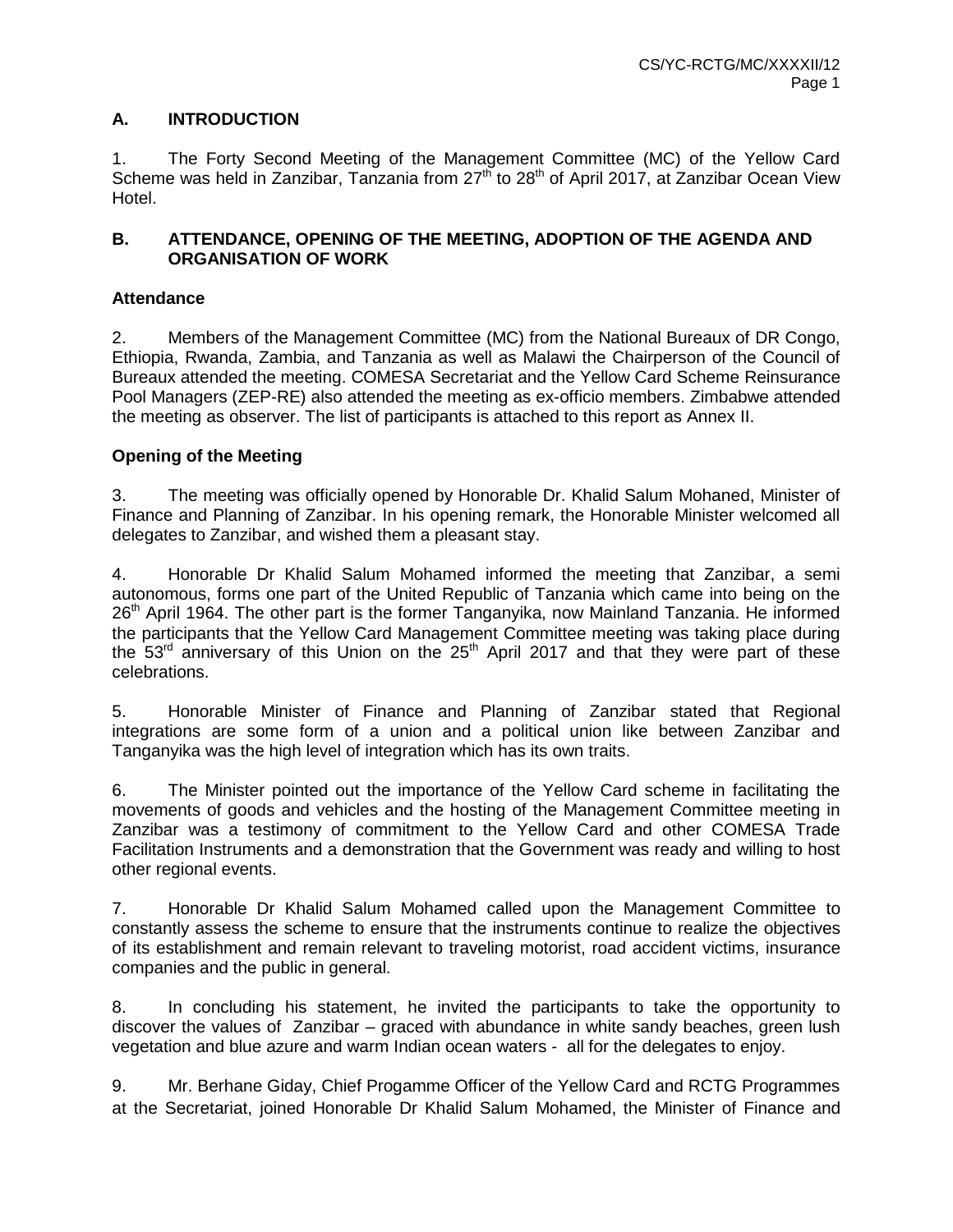Planning of Zanzibar, Tanzania, in welcoming members of the Management Committee to the 42<sup>nd</sup> MC meeting on behalf of the Secretary General of COMESA.

10. In his statement, he thanked the Government of the United Republic of Tanzania for the continued support given to the Yellow Card Scheme and other COMESA Programmes.

11. He then draw the attention of the MC among others to the Agenda items on the strategic workshop of the Yellow Card scheme, and the presentation to be made on digitalization of the YC-MIS, among other and urged them to thoroughly consider the reports and make recommendations with a view to enhance the operations of the Yellow Card Scheme.

### **Vote of thanks**

12. Mr. Bushiri Ramazani, Director of the Southern Region and the Coordinator of the Yellow Card Bureau of DR Congo, gave a vote of thanks on behalf of participants. He thanked the Minister and the Government of Zanzibar for the warm welcome and facilities made available to delegates from the time of their arrival.

### **Adoption of the Agenda and Organisation of Work** *(Agenda Item 1)*

- 13. The meeting adopted the following agenda with amendments:
	- 1. Opening of the Meeting
	- 2. Adoption of the Agenda and Organisation of Work
	- 3. Progress report on the implementation of the decisions of the Council of Bureaux and recommendations of the Management Committee meetings
	- 4. Pool Managers' progress report on the operations of the Yellow Card Reinsurance Pool as at 31<sup>st</sup> March 2017
	- 5. Pool Managers' report and financial statement, year ended 31<sup>st</sup> December 2016
	- 6. Reinsurance Pool financial highlights as at  $31<sup>st</sup>$  March 2017
	- 7. Submission of legal interpretation of Article 2 of the Protocol on the Establishment of the Yellow Card Scheme by COMESA Secretariat
	- 8. Report on the appointment of a new Printer for the COMESA Yellow Card books
	- 9. Proposal on the digitalization of the Yellow Card operations
	- 10. Progress report on the joint investment project between Zep-re and the Council of Bureaux of the Yellow Card scheme
	- 11. Report on the Strategic Planning Workshop of the Yellow Card Scheme
	- 12. Draft Terms of Reference for the study on the followings: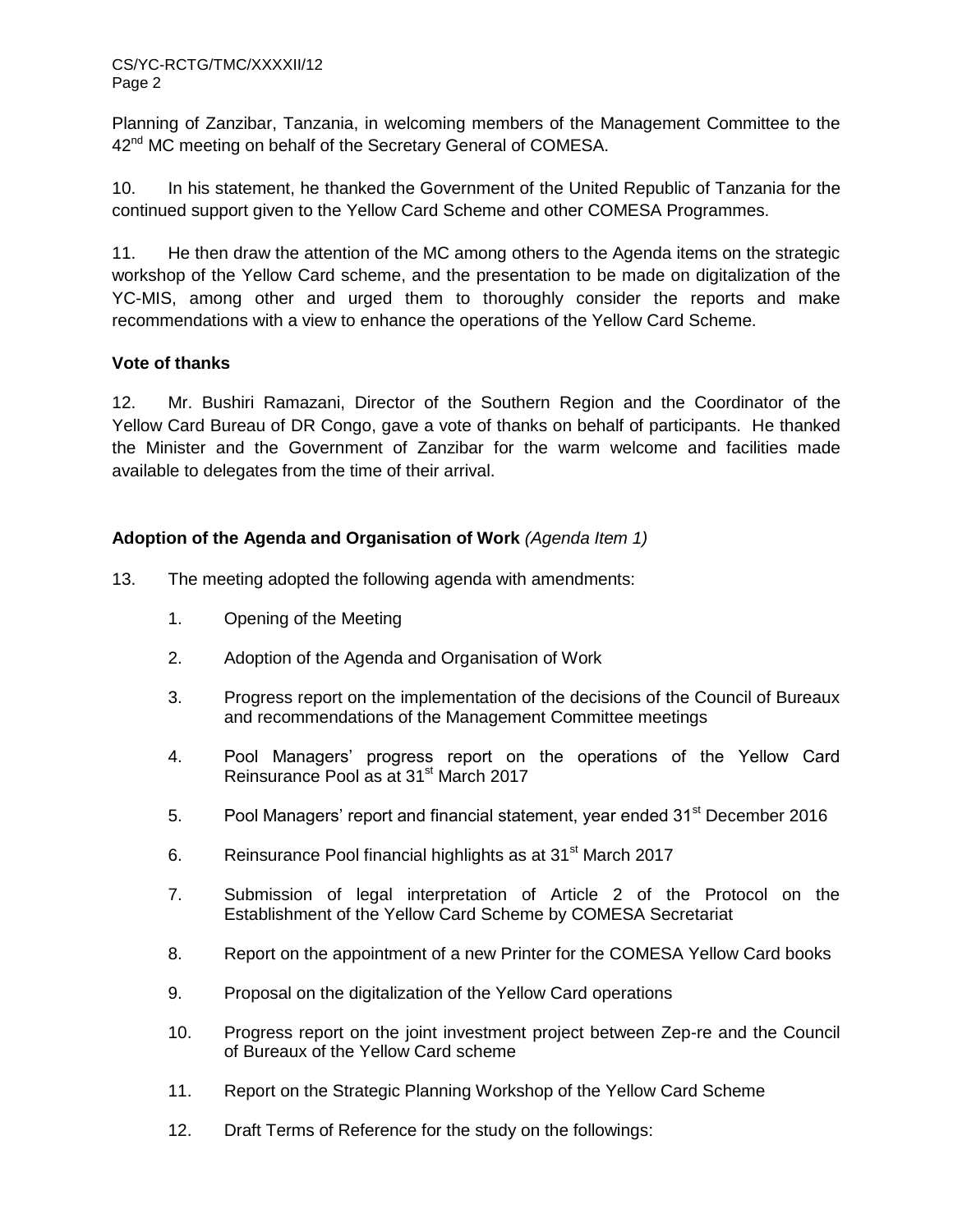- a) Claims management of the Yellow Card Scheme;
- b) Utilisation, competitiveness and awareness of the Yellow Card Scheme; and
- c) Review on the Institutional arrangement and governance of the Yellow Card Scheme
- 13. Date and Venue of the next MC meeting
- 14. Any Other Business
- 15. Adoption of the report and closure of the meeting
- 14. The Committee adopted the following working hours:

### *Thursday, 27th April 2017*

| Morning   | $09:00 - 13:00$ hours |
|-----------|-----------------------|
| Afternoon | $14:00 - 19:30$ hours |

### *Friday, 28 th April 2017*

| Morning   | Report preparation and free morning for the delegates        |
|-----------|--------------------------------------------------------------|
| Afternoon | 16:30-17:00 hours: Adoption of the Report and Closure of the |
|           | Meetina                                                      |

### **C. ACCOUNT OF PROCEEDINGS**

#### **Progress Report on the implementation of the Decisions of the Council of Bureaux and Recommendations of the Management Committee (MC)** *(Agenda Item 2)*

15. The Secretariat presented document No. CS/YC-RCTG/MC/XXXXXII/2: Progress Report on the Implementation of the Decisions of the Council of Bureaux and Recommendations of the Management Committee (MC). In doing so, the Secretariat provided details on the progress made since the last MC meeting. The highlights of the report were as follows:

### **i) Capacity Subscription**

16. The MC was informed that the position regarding payment of Capacity Subscription to the Yellow Card Reinsurance Pool had not changed as the National Bureaux of Malawi and Sudan had not paid their shares of capacity subscriptions.

### **Recommendation**

#### 17. *Taking into account the above, the MC recommended that:*

*a) The Secretariat should continue its engagement with the National Bureaux of Malawi and Sudan to pay their capacity subscription to the Pool; and*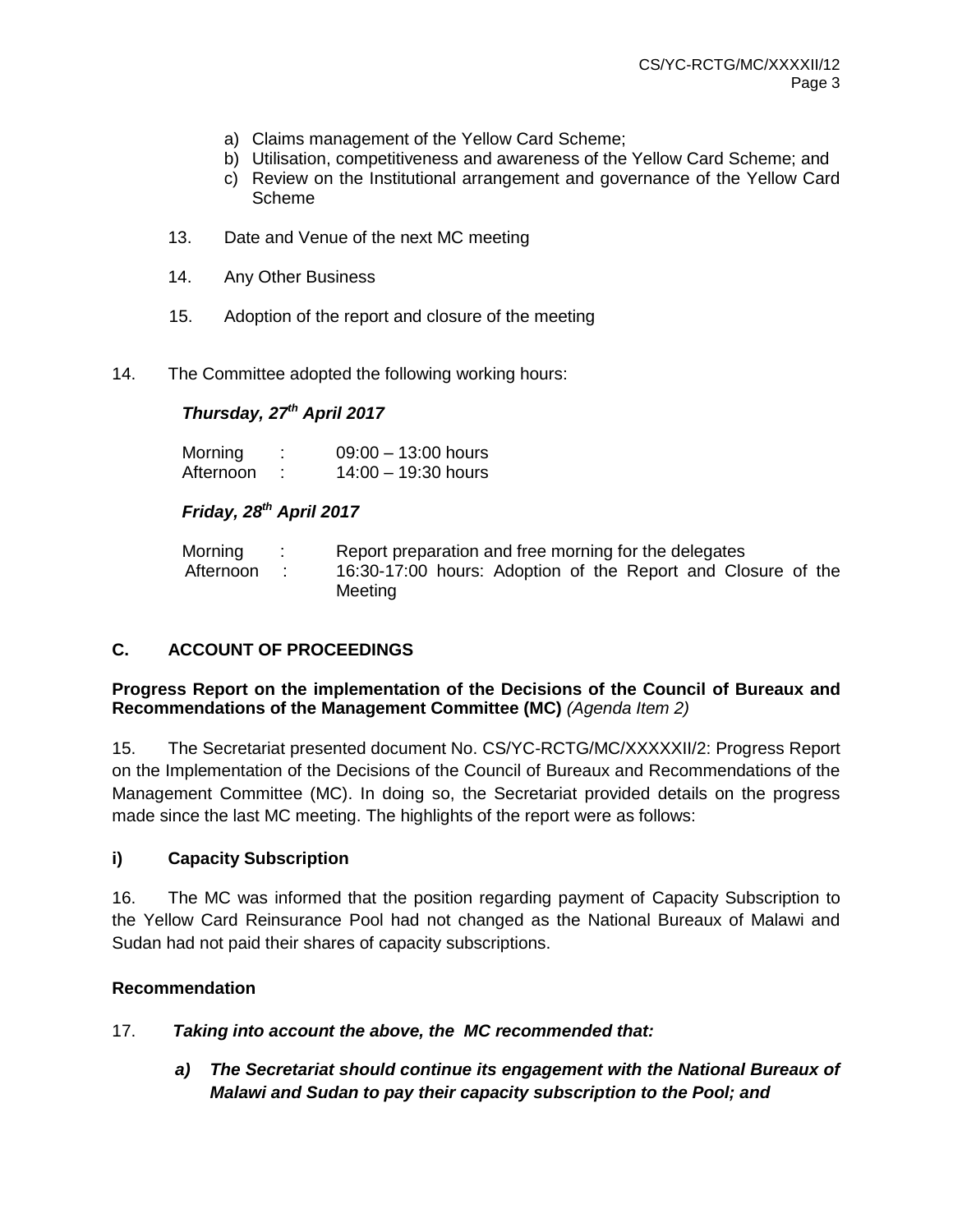# **b)** *The COMESA Secretariat with the support of the National Bureaux of Malawi, Tanzania and Zimbabwe should engage Mozambique to join the Yellow Card scheme.*

### **ii) Claims Issues**

18. On claims and operational issues, the MC was informed that no progress was made by the National Bureaux of Rwanda, Tanzania and Uganda with regard to the implementation of the outcome of the reconciliation exercises of their outstanding amounts owed to the Pool.

19. In the ensuing discussion that followed the Pool Managers underscored the importance of having a time frame for the National Bureaux to meet their obligations.

#### . **Recommendations**

### 20. *The MC recommended that:*

- *a) National Bureaux of Rwanda, Tanzania and Uganda should settle their reconciled outstanding amounts owed to the Pool before the 43rd Meeting of the Management Committee in August 2017; and*
- *b) National Bureaux of Tanzania, Kenya and Uganda should hold bilateral/trilateral meeting(s) before 30th June 2017 to discuss and resolve their claims issues.* 
	- **i) DR Congo vs. Zambia**

21. On Inter-Bureaux claim between the National Bureaux of DR Congo and Zambia, the MC was informed that no progress was made by the National Bureau of Zambia in settling the remaining balance of US\$70,503 to DR Congo.

### **Recommendation**

# 22. *The MC recommended that the National Bureau of Zambia should reimburse DR Congo its outstanding claim payment as soon as possible before the end of May 2017.*

# **ii) DR Congo vs. Tanzania, Zimbabwe and Pool**

23. With regards to claims reimbursement to DR Congo by the National Bureaux of Tanzania, Zimbabwe and the Pool, the MC was informed that no progress was made as no reconciliation exercise were carried out between Zimbabwe and DR Congo.

24. In the discussion that followed, the National Bureau of Zimbabwe informed the meeting of the challenge it faced in getting foreign exchange remittance to pay their financial obligations among others Inter-Bureaux claims and budget contribution to the Council of Bureaux and proposed that the funds owed to National Bureaux, the Pool and the Secretariat should be used to buy treasury bills and properties on behalf of the Yellow Cad scheme.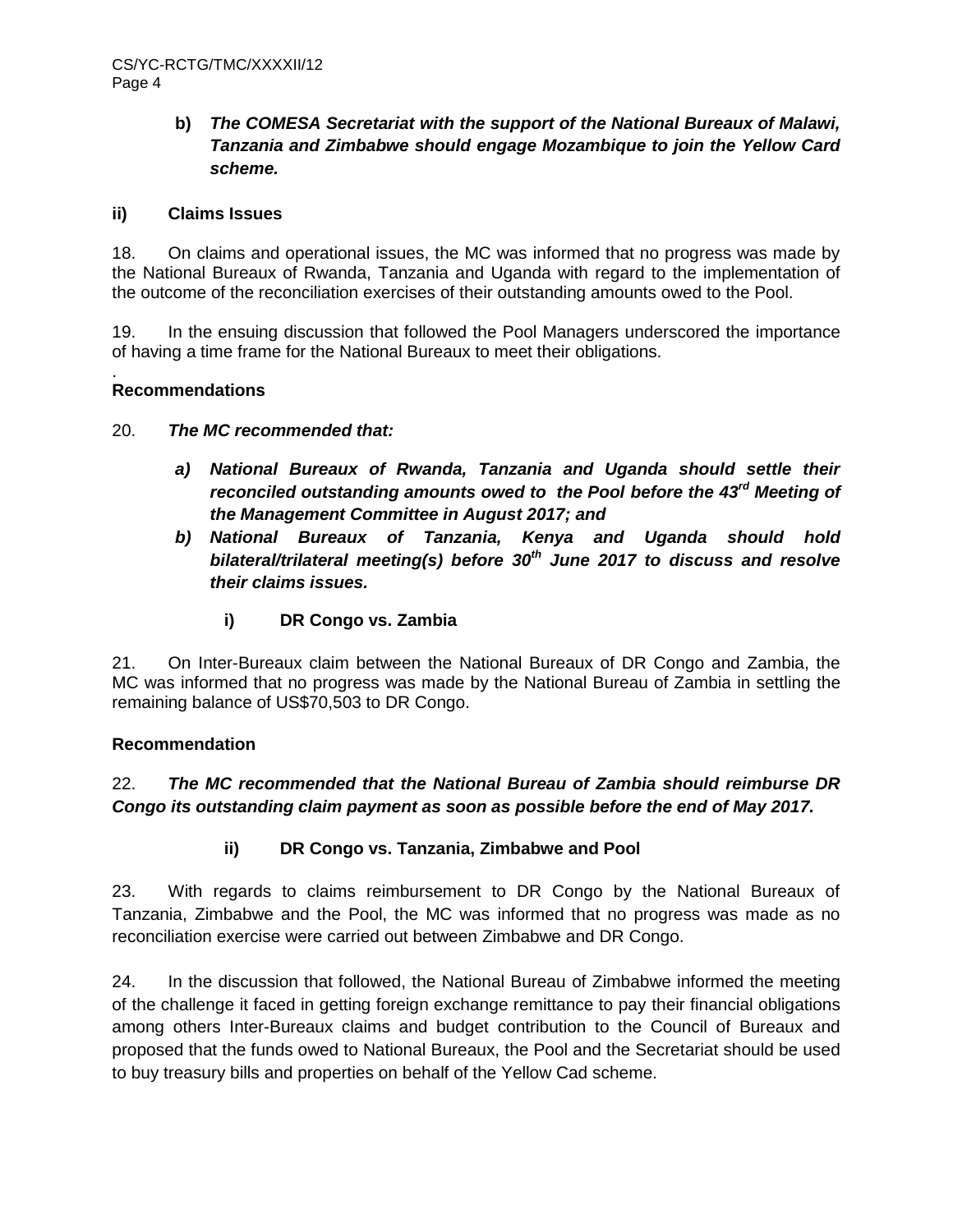### *Recommendation*

25. *The MC recommended that the National Bureaux of Tanzania and Zimbabwe should hold bilateral meetings with the National Bureau of DR Congo during the MC meeting and resolve their issues of outstanding Inter-Bureaux claims reimbursement.* 

### **iii) DR Congo vs. Kenya (ARU Claim)**

26. The MC was informed that in pursuant to the decisions of the  $30<sup>th</sup>$  Meeting of the Council of Bureaux, the Pool Managers advanced a cash call of US\$90,000 to SONAS in November, 2016 for the settlement of the ARU claim. The national Bureau of DR Congo accordingly settled the claim and the salvage was yet to be disposed.

### *Recommendation*

*27. The MC noted with appreciation and commended the Pool Managers for the settlement of the claim and urged the National Bureau of DR Congo to dispose the salvage in an optimal possible way taking into account the assessed value of the salvage and remit the proceeds to the Pool without further delays and at the latest by 30th June, 2017.*

### **iv) DR Congo (Kasumbalesa Fire Accident)**

28. The MC was informed that the Secretariat mounted a mission to Dar Es Salaam in November 2016, and assisted member truck owners of the Tanzania Truck Owners Association (TATOA) in processing their claim intimations with the support of the National Bureau of Tanzania. The MC was further informed that no claim file has been submitted by TATOA.

29. In the discussion that followed, the National Bureau of Tanzania informed the meeting that some of the claimants had submitted their claims intimations with supporting documents and that the claim forms received would be sent to the National Bureau of DR Congo at the latest by  $15<sup>th</sup>$  May 2017.

### **Recommendations**

*30. Taking into account the slow progress made on the Kasumbalesa claim, the MC recommended as follows:*

- *a) The National Bureau of Tanzania should without further delay send those claim intimations received to the national Bureau of DR Congo at the earliest possible time by 15th May 2017; and*
- *b) The National Bureau of DR Congo should take immediate action upon receipt of the claim intimations from the National Bureau of Tanzania and proceed with the claim handling process.*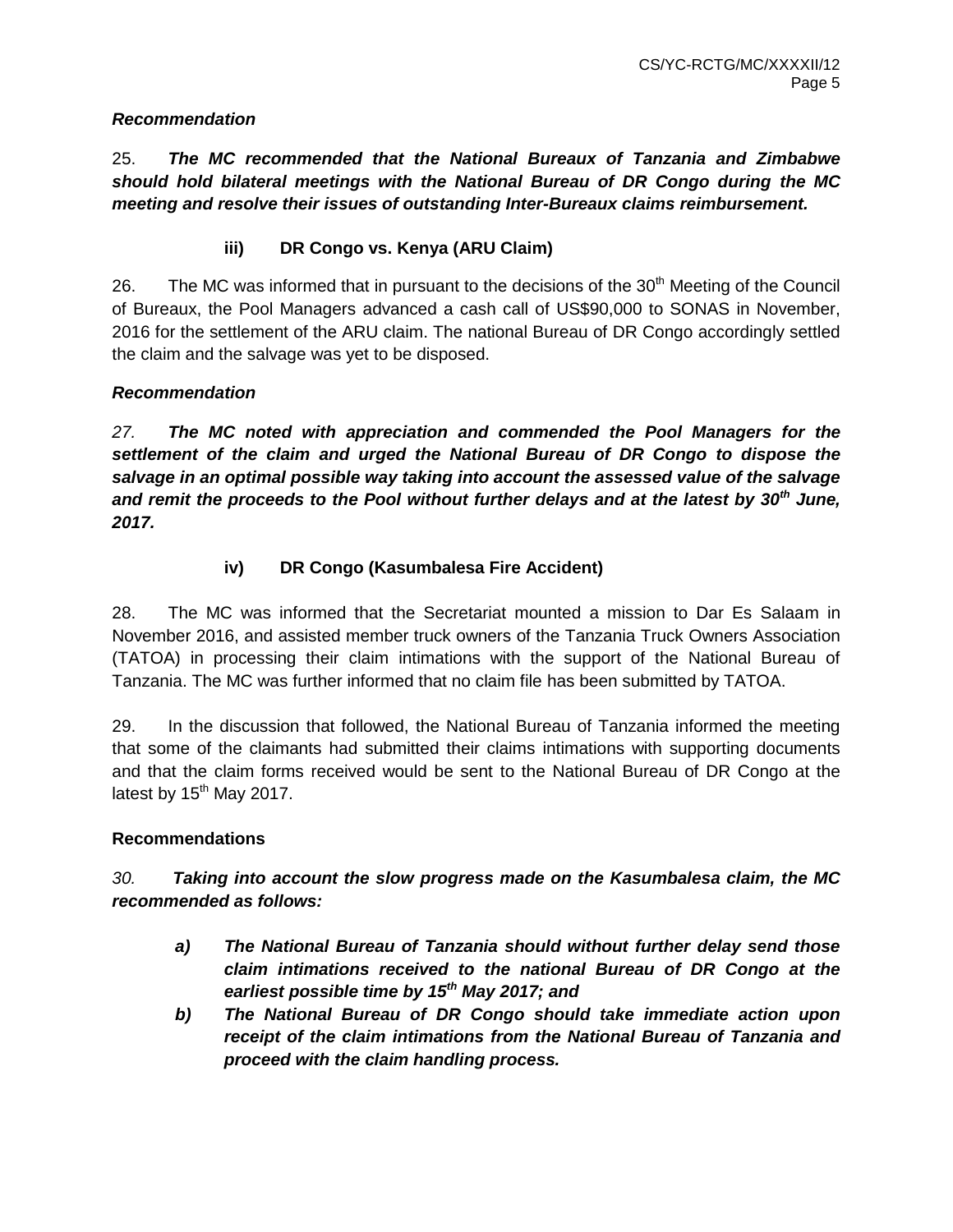### **v) Burundi vs. Rwanda/Pool – WFP claim**

31. Regarding the WFP claim, the MC was informed that the Yellow Card (YC) Pool Reinsurers had agreed that the material damage of the WFP claim was recoverable despite the late notification. The meeting was further informed that the Loss of Use was not recoverable as such risk was not covered under the Yellow Card.

### **Recommendation**

# 32. *The MC recommended that the Yellow Card Bureau of Burundi should provide supporting documents and process the material damage of the WFP claim, without further delays.*

# **vi) Burundi vs. Uganda - Abel Claim**

33. The MC was also informed of an accident which occurred in April 9, 2016 in Burundi that was reported to the Pool in February, 2017. The MC was further informed that the victim of the accident sustained severe personal injury and hence evacuated to India for specialized treatment. The MC also noted that the assessed claim quantum for bodily injury was US\$19,400 and that the Pool's Reinsurers had accepted that the claim was recoverable.

34. The meeting commended the Pool Managers for the positive response obtained from the YC RI Treaty programme lead Reinsurers, namely Kenya-Re and for the efforts made to resolve major long outstanding claims related to the Yellow Card Bureau of DR Congo, Burundi, Rwanda and Uganda.

### **Recommendation**

# *35. The MC recommended that the National Bureau of Burundi should fully document and process the Abel claim without further delays.*

# **vii) Burundi vs. Rwanda**

36. The MC was informed that following the reconciliation exercises carried out on outstanding Inter-Bureaux claims between Burundi and Rwanda, it was established that the National Bureau of Rwanda owed Burundi a total of US\$22,062; and National Bureau of Burundi owed Rwanda a total of US\$260,330.

### **Recommendation**

# *37. The MC having noted the progress made recommended that:*

*a) The National Bureau of Burundi should immediately remit the US\$55,678 recovered from its primary insurance companies to the National Bureau of Rwanda as soon as possible before the end of May 2017; and the remaining balance before the 31st Meeting of the Council of Bureaux; and*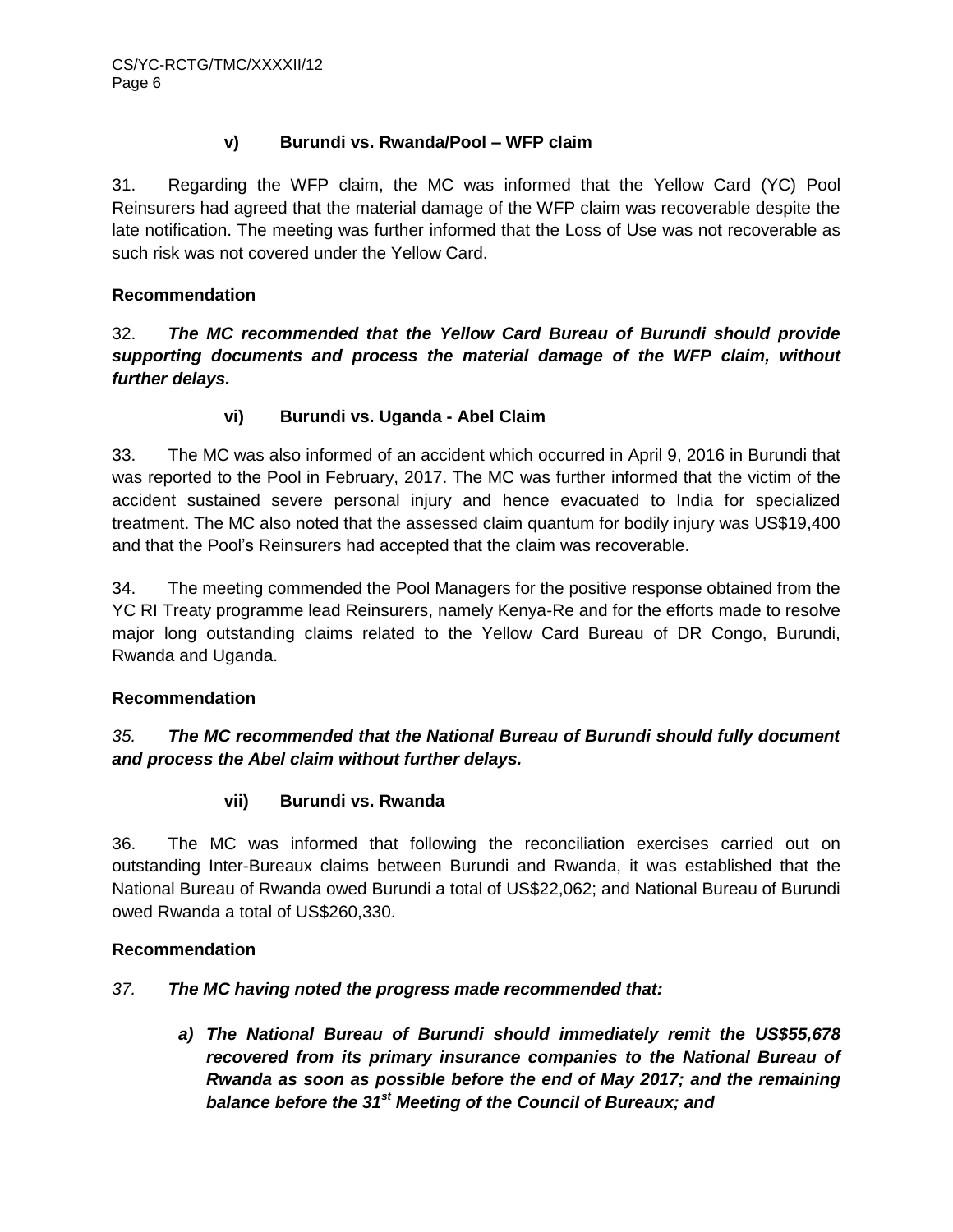# *b) The national Bureau of Rwanda should settle the US\$22,062 owed to Burundi at the earliest possible time preferably by 30th May 2017.*

# **viii) Uganda vs. Rwanda**

38. The MC was informed that no progress was made with regards to reimbursement of Inter-Bureaux claims by the National Bureau of Uganda to Rwanda.

### **Recommendation**

# *39. The MC reiterated its earlier recommendation that the National Bureau of Uganda should pay the reconciled off-set amount of US\$27,728 it owed to Rwanda as soon as possible before the end of May 2017.*

# **ix) Zambia vs. Zimbabwe**

40. With regards to reimbursement of Inter-Bureaux outstanding claim by the National Bureau of Zimbabwe to Zambia, the MC was informed that no progress was made.

### **Recommendation**

# *41. The MC reiterated its earlier recommendation that the National Bureau of Zimbabwe should reimburse Zambia the outstanding claim payment amount of Zambian Kwacha 500,000 before the next Council of Bureaux meeting.*

# **x) Ethiopia vs. Pool**

42. The MC was informed that out of the total outstanding Inter-Breaux claims of US\$ 460,155.51 due from the National Bureau of Ethiopia to the Pool, the National Bureau had paid a total US\$421,316.45 to the Pool.

### **Recommendation**

# *43. The MC recommended that the National Bureau of Ethiopia should settle the outstanding Inter-Bureaux claims balance due to the Pool as soon as possible before the end of May 2017.*

### **Operational Issues:**

# **i) Measures on Primary Insurance Companies(PIC) failing to meet their obligations**

44. The MC was informed that no report was received from National Bureaux on measures taken on Primary Insurance Companies who had failed to meet their obligations of submission of returns, remittances of booked premiums, settling of cessions, claim reimbursement, payment of outstanding excess of loss premiums and their share of the budget contributions among others.

### **Recommendation**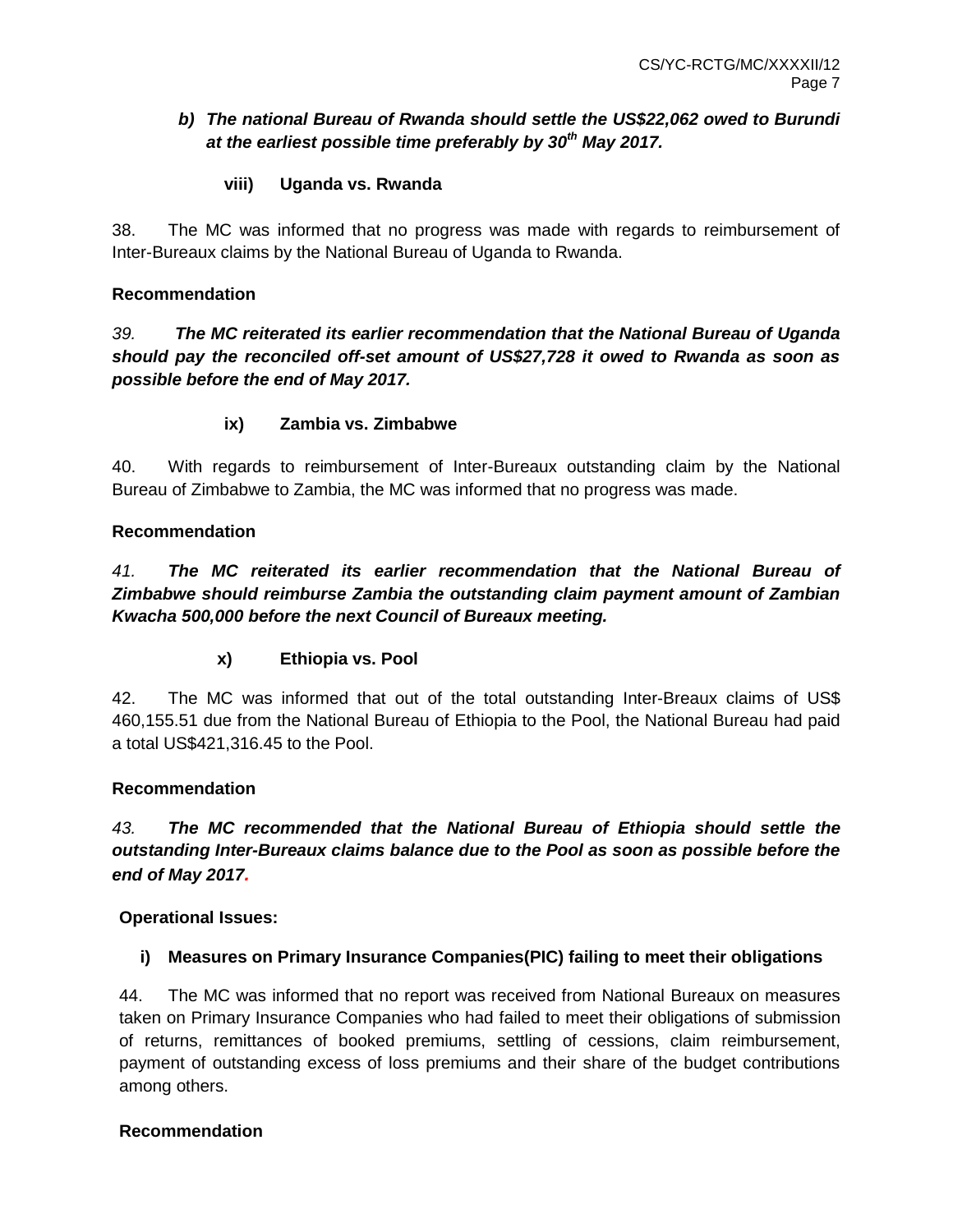### *45. The MC reiterated its earliest recommendations that:*

- *a) National Bureaux should cease supplying Yellow Card books to Primary Insurance Companies which failed to meet their obligations; and report the action taken to the Secretariat; and*
- *b) The Secretariat should assist those National Bureaux that have capacity limitations and organize workshop/training to enhance their capacity and familiarize with the Yellow Card scheme.*

#### **Establishing Management Committee –Sub Committees**

46. With regard to claims issues, the Secretariat informed the Meeting that the number and amount of Yellow Card claims were increasing and becoming complicated from time to time and that they were consuming much of the MC discussion times. The MC was further informed that the claims handling process by some National Bureaux were becoming less transparent, hence the need to give enough attention to the claims management and other major Yellow Card operations issues, and proposed that the Management Committee should consider the following:

- a) Establish a claims sub-committee that would thoroughly look into claims issues and submit recommendation to the Management Committee;
- b) Establish other sub-committee on temporary or permanent basis to look into investment and related issues; and
- c) Expand the mandate of the Management Committee to make it an Executive Committee.

#### **Recommendation**

- *47. After some discussion, the MC recommended that:*
	- *i. The Secretariat should present a proposal on the establishment of different sub-committees indicating their terms of reference and budget, among others to the 43rd Meeting of the MC for consideration;, and*
	- *ii. The sub- Committee functions should be shared equally among all National Bureaux.*

### **ii) Primary Insurance Companies going out of business**

48. The MC was informed that the number of Insurance companies going out of business in the region was increasing and as a result road accident victims were not able to get compensation on accidents caused by Yellow Cards issued by companies that have gone under. In addition National Bureaux were not able to recover claims paid on behalf of the Yellow Card issuing Primary Insurance Company that has gone under.

49. The MC noted the proposed measure to address the issues that of the Pool Managers to open a special fund account for the purpose of meeting such claims and that the special account be funded by deducting one percent from the five percent commission payable to PIC by the Pool for the 30% cession premium ceded to the Pool.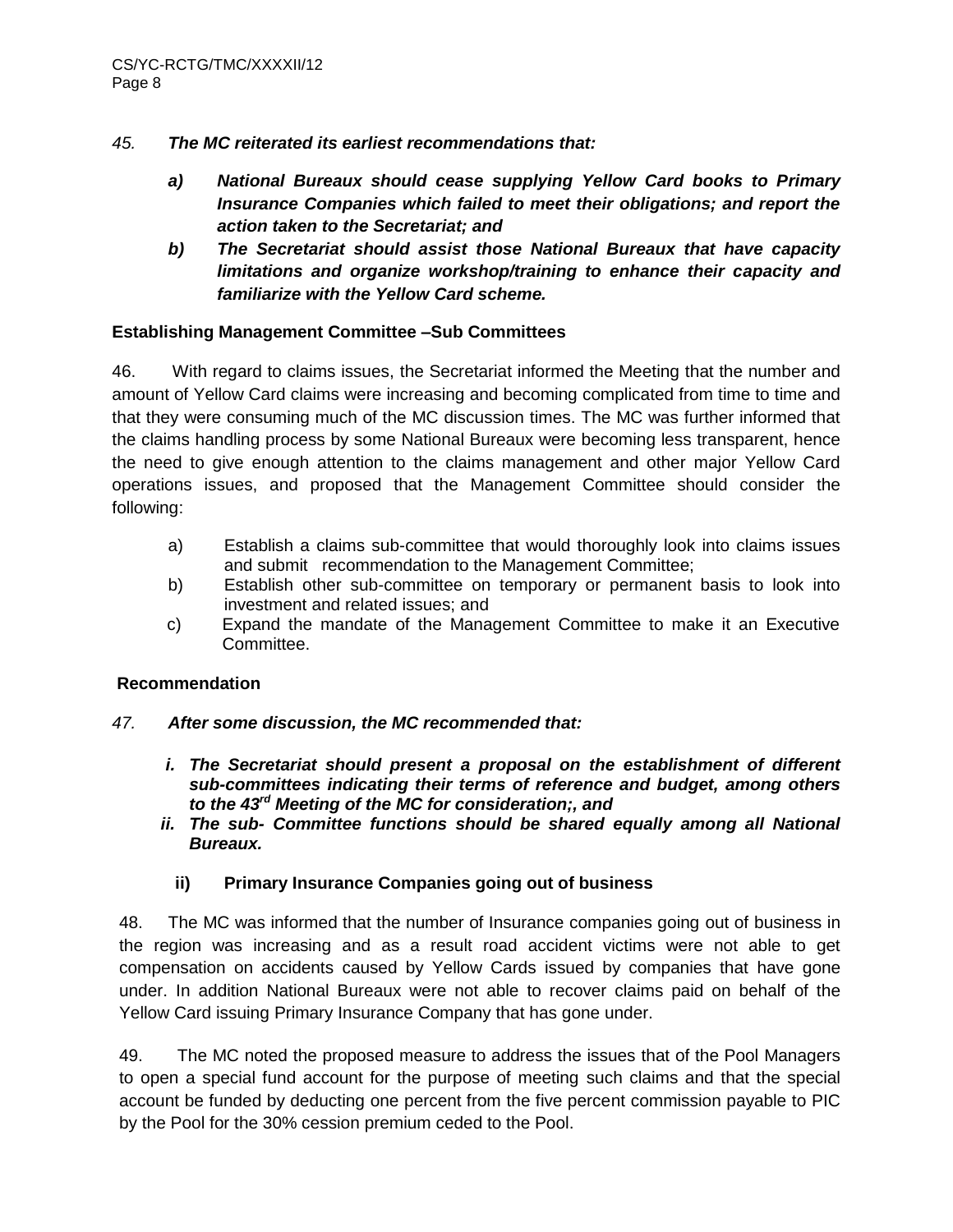50. In the discussion that ensued the MC having recognized the importance of the issue indicated that it would be appropriate for the National Bureaux to open special fund accounts at National level or other arrangements to deal with the issue.

### **Recommendation**

*51. In light of the above, the MC recommended that National Bureaux should open a special fund account which would be funded by deducting one percent from the five percent commission payable to PIC by the Pool for the 30% premium ceded to the Pool or make other alternative arrangements to address claims arising from Yellow Cards issued by PIC that have gone out business.* 

### **National Stakeholders' Sensitization Workshops**

52. The MC was informed that pursuant to the decisions of the Council of Bureaux on conducting of National stakeholders' workshop, the National Bureau of DR Congo in collaboration with the Secretariat organized a stakeholders' sensitization workshop in September 2016 in Goma DR Congo for Traffic Polices, Court Authorities, Transporters, SONAS Officers and Agents to familiarize them on the operations of the Yellow Card scheme.

### **Recommendations**

# *53. The MC reiterated its earliest recommendation that National Bureaux should organize:*

- *i) National workshops to raise awareness of the key stakeholders, such as, Customs and Police officers at border posts;*
- *ii) Regular meetings for Primary Insurance companies and familiarize them with the operations of the scheme; and*
- *iii) The Secretariat should circulate the Yellow Card presentations made during the YC strategic planning workshop in 29th March 2017 at Vic-Falls, Zimbabwe to the National Bureaux to be used as materials in national workshop*

### **The Issue of Yellow Card Forgery originating from Tanzania**

54. The MC was informed that Secretariat conducted a mission to Nairobi, Kenya in April 2017, engaged the Punchlines Security Printer to enhance the security features of the computer printable Yellow Cards to include, among others, water mark (security paper), and barcode security features to make the Yellow Card very difficult for the fraudsters to forge it. The MC was further informed that the computer printable Yellow Cards can reduce the risk of forgery as the system would provide Yellow Card numbers and real-time information on the issuance of Yellow Cards.

### **Recommendations**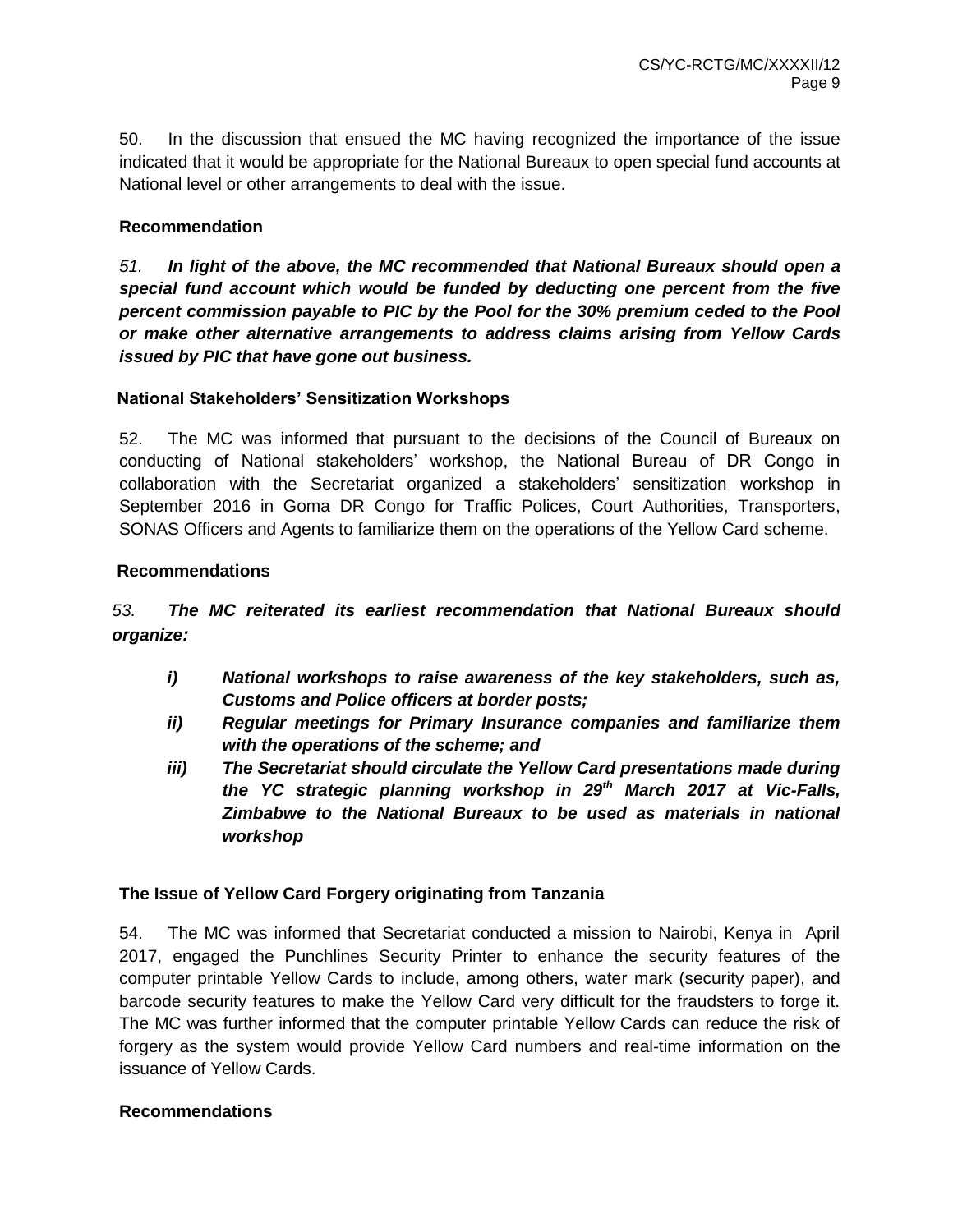- *55. The MC reiterated its earliest recommendations that:*
- *a) The National Bureaux Kenya and Zambia should work with the National Bureau of Tanzania to address the challenges of issuance of forged Yellow Cards; and*
- *b) The Printer should provide proposal on the enhancement of Security features of the Yellow Card preferably to the next Council of Bureaux.*

### **Pool Manager' Annual Work Plan for 2016/17**

56. The MC was informed that pursuant to the decision of the  $30<sup>th</sup>$  Meeting of the Council of Bureaux, the Secretariat engaged the Pool Managers to review their annual work programme to indicate the specific objectives, activities, give time frame and measurable output and targets. The MC was further informed that the Pool mangers were yet to submit their revised Annual Work Plan.

### **Recommendation**

# *57. The MC reiterated its earliest recommendation and urged the Pool Managers to prepare a detailed annual work programme indicating specific activities, objectives, time frame, measurable output and targets and submit to the Secretariat*

### **Implementation of the Yellow Card Scheme in COMESA and non –COMESA countries**

58. The MC was informed that the Secretariat had continued its engagement on the implementation of Yellow Card scheme in Angola, Botswana, South Sudan and Swaziland.

### **Harmonization of the Regional Third Party Insurance systems**

59. The MC was informed that regarding Harmonization of the Regional Third Party Insurance systems, no progress was made.

### **Administrative Matters**

60. The MC was informed that in pursuant to the decision of the  $30<sup>th</sup>$  Meeting of the Council of Bureaux Mr. Richard Ombati Mokua was recruited as an IT Expert (P3) for the Council of Bureaux of the Yellow Card Scheme and commenced his duties effective  $7<sup>th</sup>$  February 2017 for an initial contract of three (3) years

61. The Management Committee welcomed Mr. Richard Mokua and assured him its support.

### **Budget Contribution**

62. On the budget contribution the MC was informed as follows:

a) The Pool Managers and the National Bureaux of Djibouti, Kenya, Tanzania, Zambia, and Malawi had fully paid their budget contributions, while the National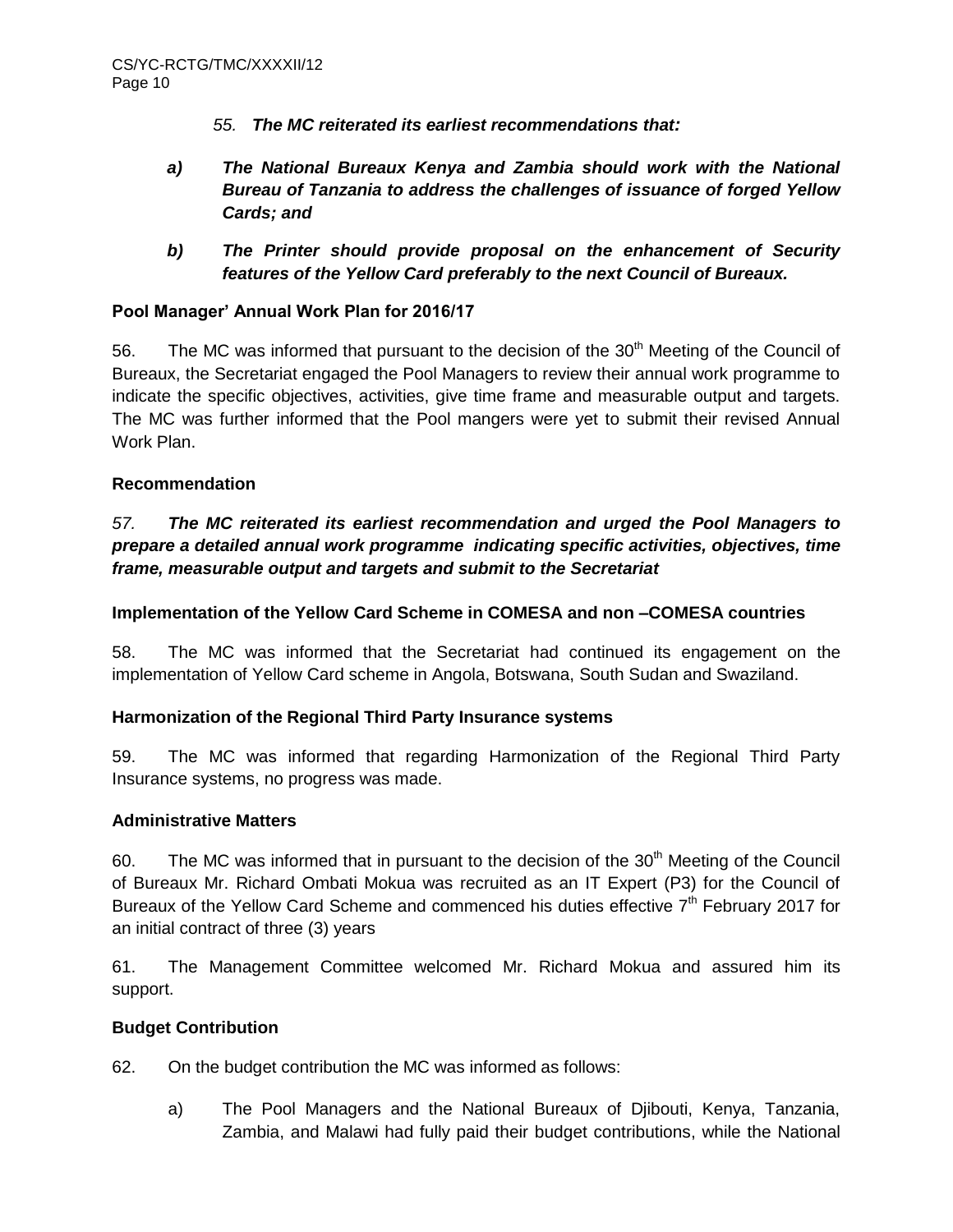Bureaux of Burundi, DR Congo, Ethiopia, Rwanda, Sudan, Uganda, and Zimbabwe had not made any payment towards their budget contribution to the Council of Bureaux for the period 2016/2016;

b) The non-payment of budget contribution arrears amounting to US\$540,435.00 by the National Bureaux of Sudan, Burundi and Rwanda was adversely affecting the financial position of Yellow Card Secretariat**;**

63. The MC was further informed that pursuant to the Council of Bureaux decision, the National Bureau of Malawi had paid its share of budget contribution to the Council of Bureaux for 2016/17, and according to the Council of Bureaux decision, the sanction imposed on Malawi from participating in the MC meeting was lifted.

64. During the discussion on the issue, the National Bureau of Malawi thanked the Council of Bureaux for the support given in waving their accumulated budget contribution arrears and for lifting the sanction.

65. The Management Committee commended the National Bureau of Malawi on its payment of its contribution to the budget of the Council of Bureaux of the Yellow Card scheme for the period 2016/17 and welcomed the Bureau to the Management Committee meeting.

# **Recommendations**

*66. The MC recommended that:*

- *a) The National Bureau of Burundi, DR Congo, Ethiopia, Rwanda, Uganda, Sudan and Zimbabwe should settle their outstanding budget contribution for the year 2016/17 at the earliest possible time before the end of May 2017; and*
- *b) The Secretariat should continue to engage the National Bureau of Sudan to meet its obligations and pay the outstanding budget contribution to the Council of Bureaux.*

**Progress report of the Pool Managers on the operations of the Yellow Card Reinsurance Pool** *(Agenda Item 3)*

67. A representative of the Pool Managers presented document number CS/YC-RCTG/MC/XXXXII/3: Progress Report on the operations of the Yellow Card Reinsurance Pool as at 31 $\mathrm{st}$  March 2017 and the highlights of the presentation were as follows:

# **a) Premium returns**

68. On the premium returns, the MC was informed that the premium booked by the Pool for the period under review on the Pool Manager's 30% share was US\$ 644,156.77 representing a decrease of 15.8% compared to US\$ 764,680 recorded during the same period in 2016. The MC was further informed that the figure was not fully representative as many returns from members were still outstanding despite follow ups made by the Pool. The summary of premiums written and returns submitted by each National Bureau were as shown in table I below: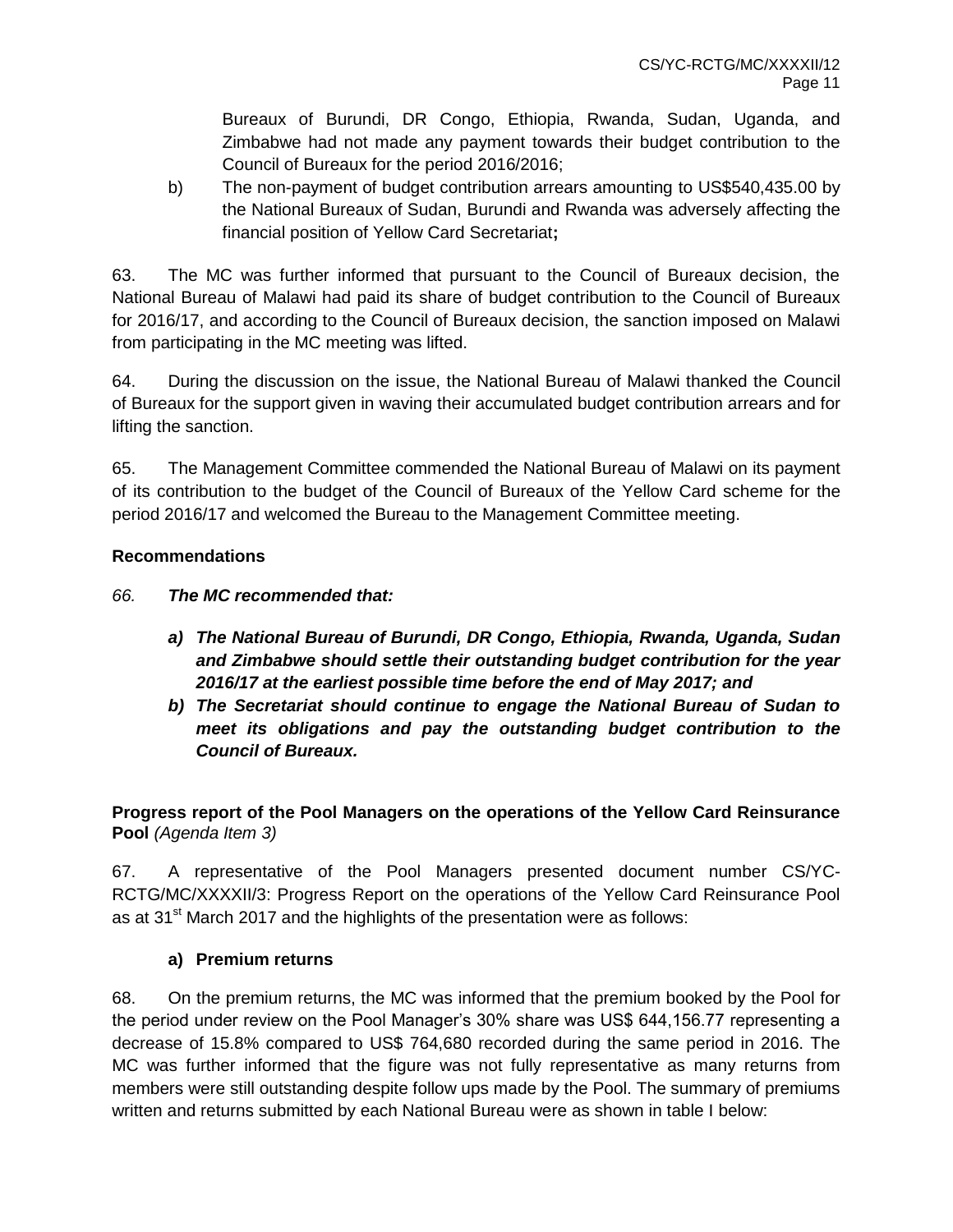CS/YC-RCTG/TMC/XXXXII/12 Page 12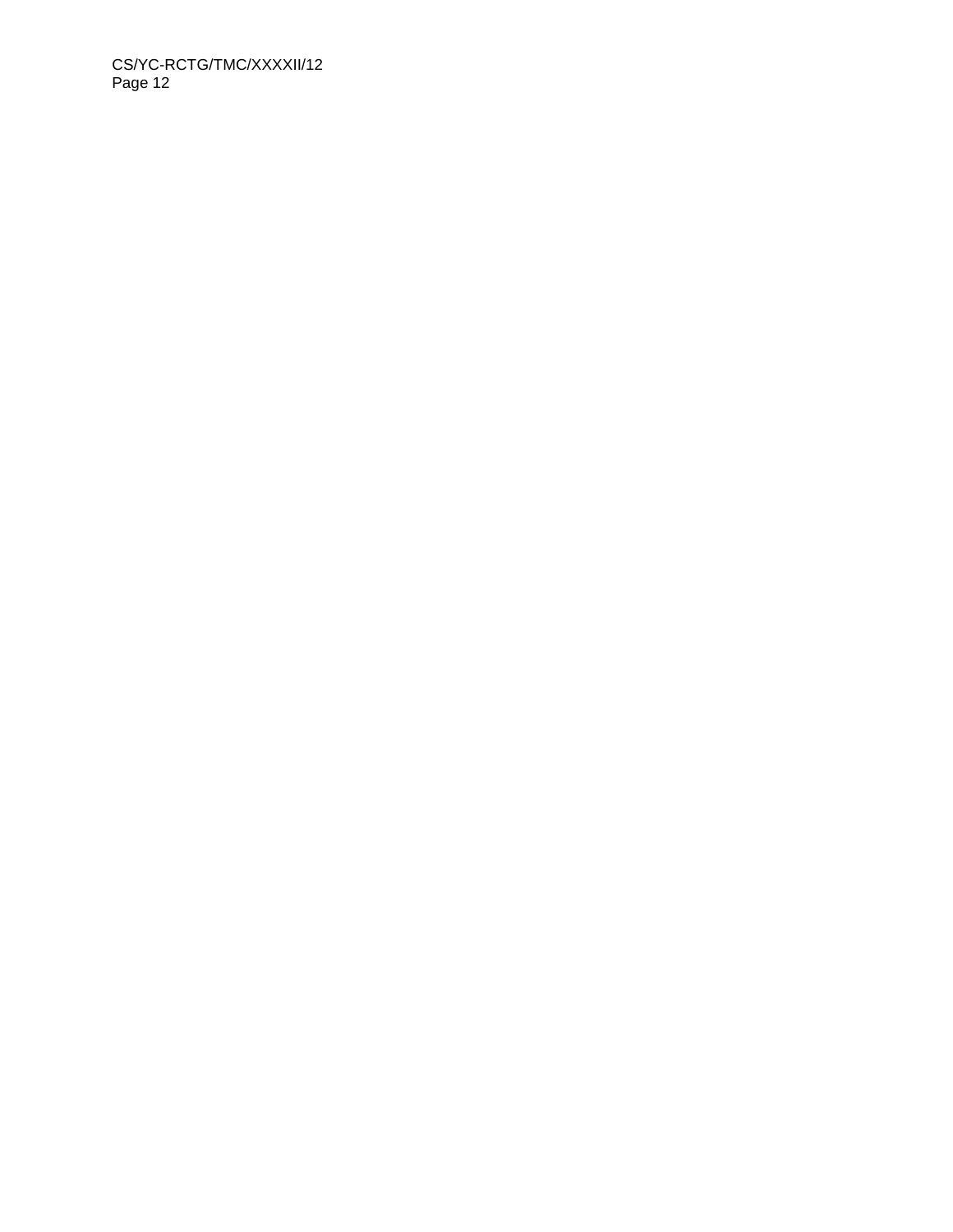| Table I: Returns & Premiums Booked as at 31 <sup>st</sup> March 2017 |  |  |
|----------------------------------------------------------------------|--|--|
|----------------------------------------------------------------------|--|--|

| <b>Bureau</b> | 100%                     | 30% Share                | 5%                       | Net                      | $\frac{9}{6}$ | No. of          | <b>U/W Period</b>      |
|---------------|--------------------------|--------------------------|--------------------------|--------------------------|---------------|-----------------|------------------------|
| Tanzania      | 1,366,439.73             | 409,931.92               | 20,496.60                | 389,435.32               | 63.64%        | Cards20,7<br>00 | Mar 16 - Feb. 17       |
| Ethiopia      | 399,850.00               | 119,955.00               | 5,997.75                 | 113,957.25               | 18.62%        | 12,938          | Oct 16 - Jan 17        |
| Kenya         | 221,293.33               | 66,388.00                | 3,319.40                 | 63,068.60                | 10.31%        | 320             | Jan & Feb 17           |
| Zimbabwe      | 100,489.50               | 30,146.85                | 1,507.34                 | 28,639.51                | 4.68%         | 899             | Jan & Feb 17           |
| Burundi       | 59,116.67                | 17,735.00                | 886.75                   | 16,848.25                | 2.75%         | 851             | <b>July - Dec 2016</b> |
| Djibouti      |                          |                          |                          |                          | 0%            |                 |                        |
| D R Congo     |                          |                          |                          |                          | 0%            |                 |                        |
| Rwanda        |                          |                          |                          |                          | 0%            |                 |                        |
| Uganda        |                          |                          | $\overline{\phantom{a}}$ | $\overline{\phantom{a}}$ | 0%            |                 |                        |
| Zambia        |                          |                          | $\overline{\phantom{a}}$ | $\overline{\phantom{a}}$ | 0%            |                 |                        |
| Eritrea       |                          | $\overline{\phantom{0}}$ | $\blacksquare$           | $\blacksquare$           | 0%            |                 |                        |
| Malawi        | $\overline{\phantom{a}}$ | $\blacksquare$           | $\blacksquare$           | $\overline{\phantom{a}}$ | 0%            |                 |                        |
| Sudan         | $\overline{\phantom{a}}$ | $\overline{\phantom{a}}$ | $\blacksquare$           | $\overline{\phantom{a}}$ | 0%            |                 |                        |
| Total         | 2,147,189.23             | 644,156.77               | 32,207.84                | 611,948.93               | 100%          | 35,708          |                        |

69. The MC was further informed that decrease in the premium booked for the period was attributed to the non-submission of returns by the National Bureaux of Djibouti, DR Congo, Rwanda, Uganda, Zambia, Eritrea, Malawi and Sudan.

### **b) Premium remittances**

70. The MC was informed that the status of premium remittances for the period under review was as shown in table II below:

# **Table II: Premium remittances as at 31st March, 2017**

|                 | Mar-17               | Mar-16               |
|-----------------|----------------------|----------------------|
| <b>National</b> |                      |                      |
| <b>Bureau</b>   | <b>Amount (US\$)</b> | <b>Amount (US\$)</b> |
| D. R Congo      |                      | 40,800.00            |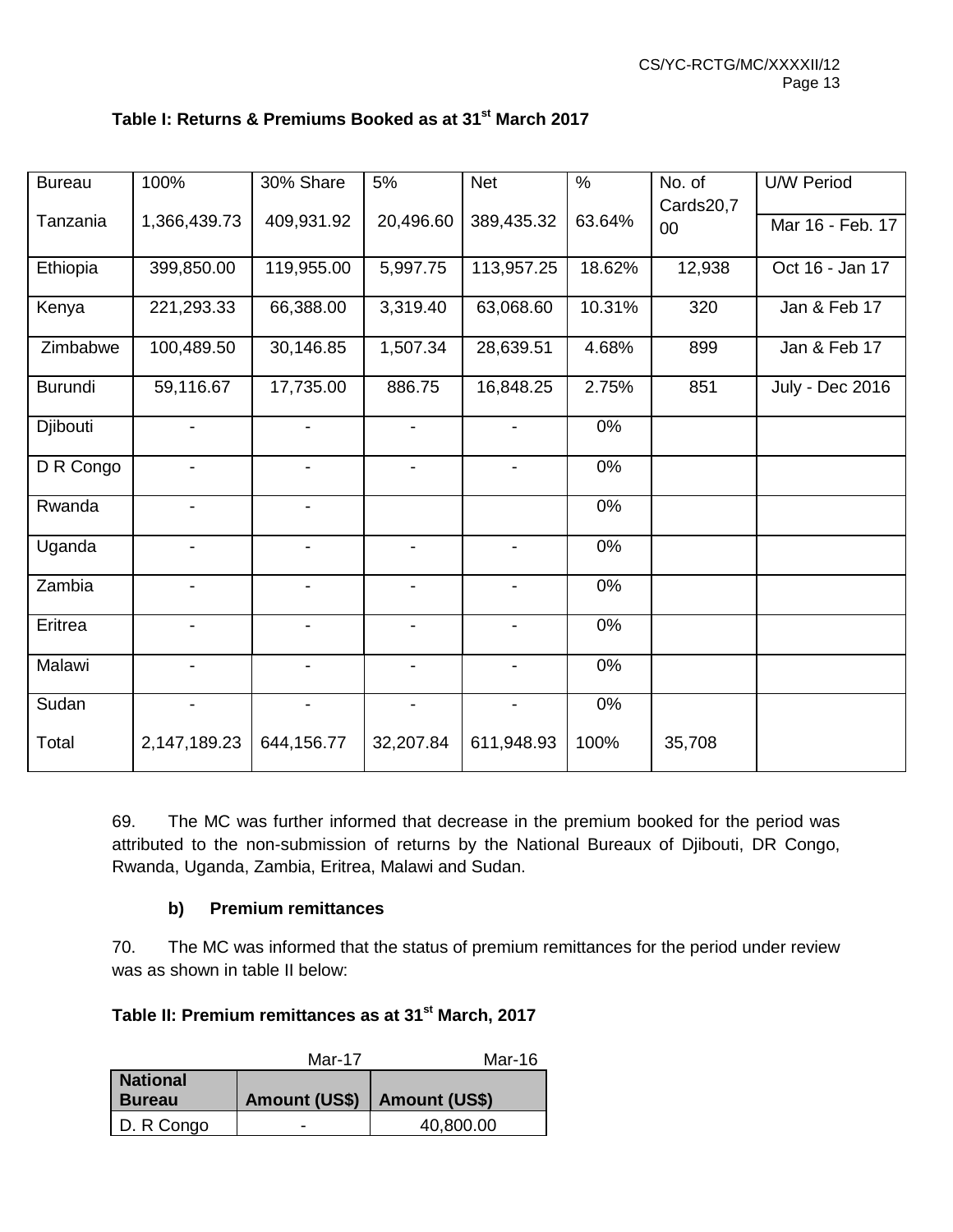| Djibouti     |           | 50,421.46  |
|--------------|-----------|------------|
| Ethiopia     |           | 146,749.60 |
| Kenya        |           | 209,879.29 |
| Rwanda       | 55,270.25 | 19,363.00  |
| Tanzania     | 29,047.85 | 14,711.79  |
| Zambia       |           | 86,607.08  |
| Zimbabwe     |           | 44,871.91  |
| <b>Total</b> | 84,318.20 | 613,404.13 |

71. The MC noted with concern the challenges faced by the YC Reinsurance Pool Managers which include the following:

- a) Delayed Pool return submission and remittances denying the Pool funds and/or income for investment and negatively affecting the Pool fund performance; and
- b) Risk exposure on the Pool funds due to foreign currency exchange fluctuations against the dollar.

### *Recommendations*

- *72. In view of the above, the MC recommended that:*
	- *a) The Secretariat and National Bureaux should continue engagement with Insurance Supervisory Authorities of member states to solicit their support to ensure compliance by primary insurance companies and ensure the smooth operations of the Yellow Card Scheme;*
	- *b) The Management Committee urged National Bureaux to implement the decision of the Council of Bureaux and cease supplying Yellow Card books to Primary Insurance Companies that fail to meet their obligations on the following: submission of returns, settlement of cessions, reimbursement of claims paid on their behalf and payment of outstanding XL premiums with immediate effect and provide a report on the progress made to the Secretariat;*
	- *c) National Bureaux should compile and enforce the implementation and utilization of the YC-MIS and this should be done by carrying out an audit to compare the number of cards issued through the system against the cards dispatched to the PICs before executing any request for supply of books to PIC; and*
	- *d) National Bureaux should issue 30days Notice of suspension to primary Insurance companies to fulfill their commitment on the above issues in line with the provisions of the Yellow Card instrument and suspend Primary Insurance companies who fail to comply with the notice of suspension.*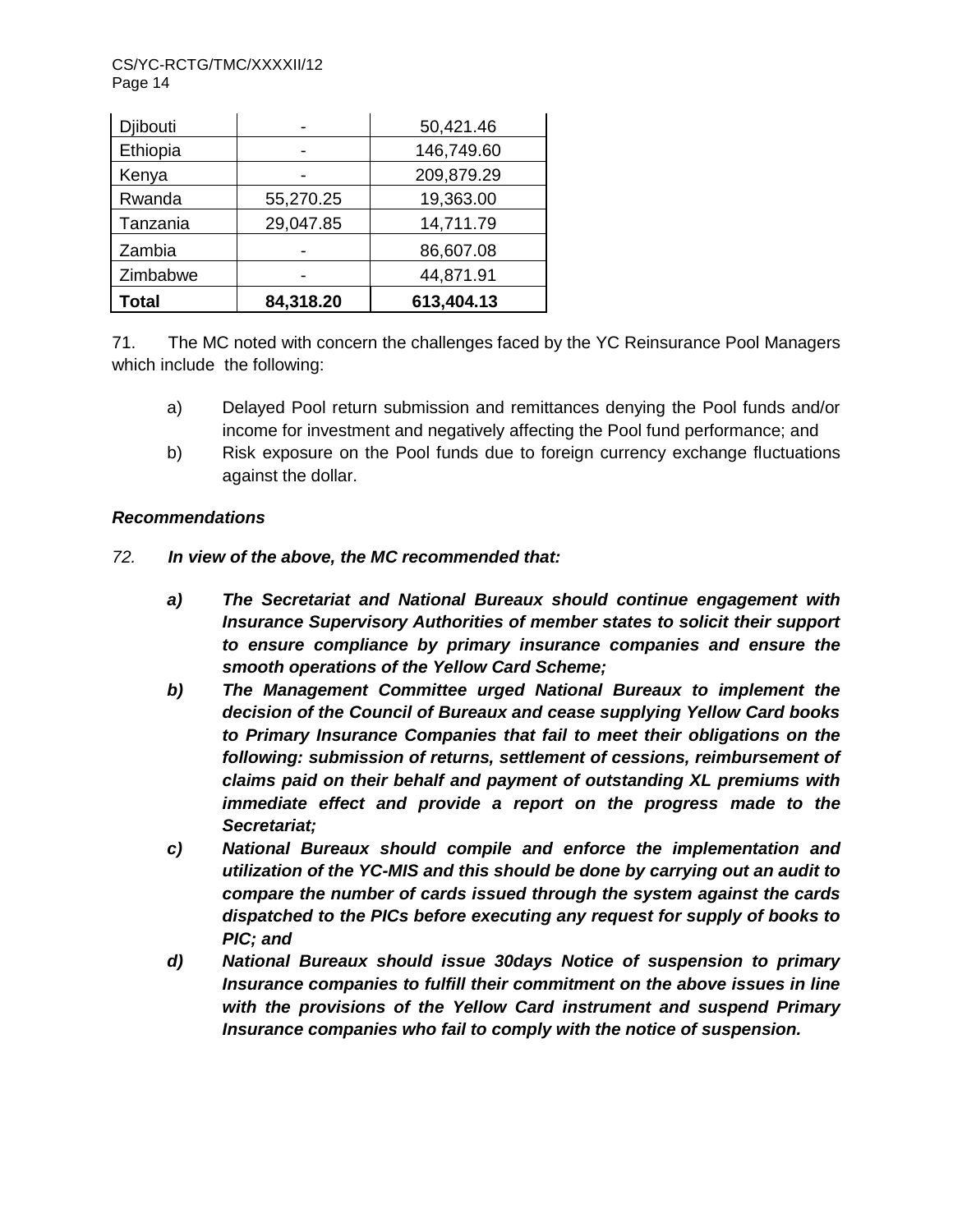### **c) Claims**

### **i) Inter-Bureaux Claim**

73. The MC was informed that the Pool conducted reconciliations of Inter- Bureaux claims and the statement as at 31<sup>st</sup> March 2017 was as shown in the table III below.

|  |  | Table III: Outstanding Inter-Bureaux Claims |  |
|--|--|---------------------------------------------|--|
|--|--|---------------------------------------------|--|

| <b>ISSUING BUREAU</b> | <b>HANDLING</b><br><b>BUREAU</b> | <b>Mar-17</b> | Mar-16  |
|-----------------------|----------------------------------|---------------|---------|
|                       |                                  | US\$          | US\$    |
| N.B. Burundi          | N.B. Rwanda                      | 20,347        | 85,680  |
| Sub-total             |                                  | 20,347        | 85,680  |
|                       |                                  |               |         |
| N.B. Djibouti         | N.B. Ethiopia                    | 6,814         | 6,814   |
| Sub-total             |                                  | 6,814         | 6,814   |
|                       |                                  |               |         |
| N.B. DR Congo         | N.B. Burundi                     | 13,981        | 13,981  |
| N.B. DR Congo         | N.B. Rwanda                      | 19,872        | 19,872  |
| Sub-total             |                                  | 33,853        | 33,853  |
|                       |                                  |               |         |
| N.B. Ethiopia         | N.B. Djibouti                    | 72,127        | 461,807 |
| Sub-total             |                                  | 72,127        | 461,807 |
|                       |                                  |               |         |
| N.B. Kenya            | N.B. Rwanda                      | 4,975         | 4,975   |
| N.B. Kenya            | N.B. Uganda                      | 61,948        | 50,097  |
| Sub-total             |                                  | 66,923        | 55,072  |
|                       |                                  |               |         |
| N.B. Rwanda           | N.B. Burundi                     | -             | 7,513   |
| N.B. Rwanda           | N.B. Uganda                      |               | 30,850  |
| Sub-total             |                                  |               | 38,363  |

# **ii) Large Claims**

74. The MC was informed that the total accumulated claims reported to date amounts to US\$15,332,980 out of which US\$4,522,768.68 was Pool's share and US\$10,810,212.31 was recoverable from the Reinsurers as shown in the table IV below:

| <b>STATUS</b> | TOTAL         | <b>RETAINED</b> | <b>RETRO</b>  |
|---------------|---------------|-----------------|---------------|
| Outstanding   | 9.541.127.19  | 2,342,339.93    | 7.198.787.26  |
| Settled       | 5.791.853.80  | 2,180,428.75    | 3,611,425.05  |
| TOTAL         | 15,332,980.99 | 4,522,768.68    | 10,810,212.31 |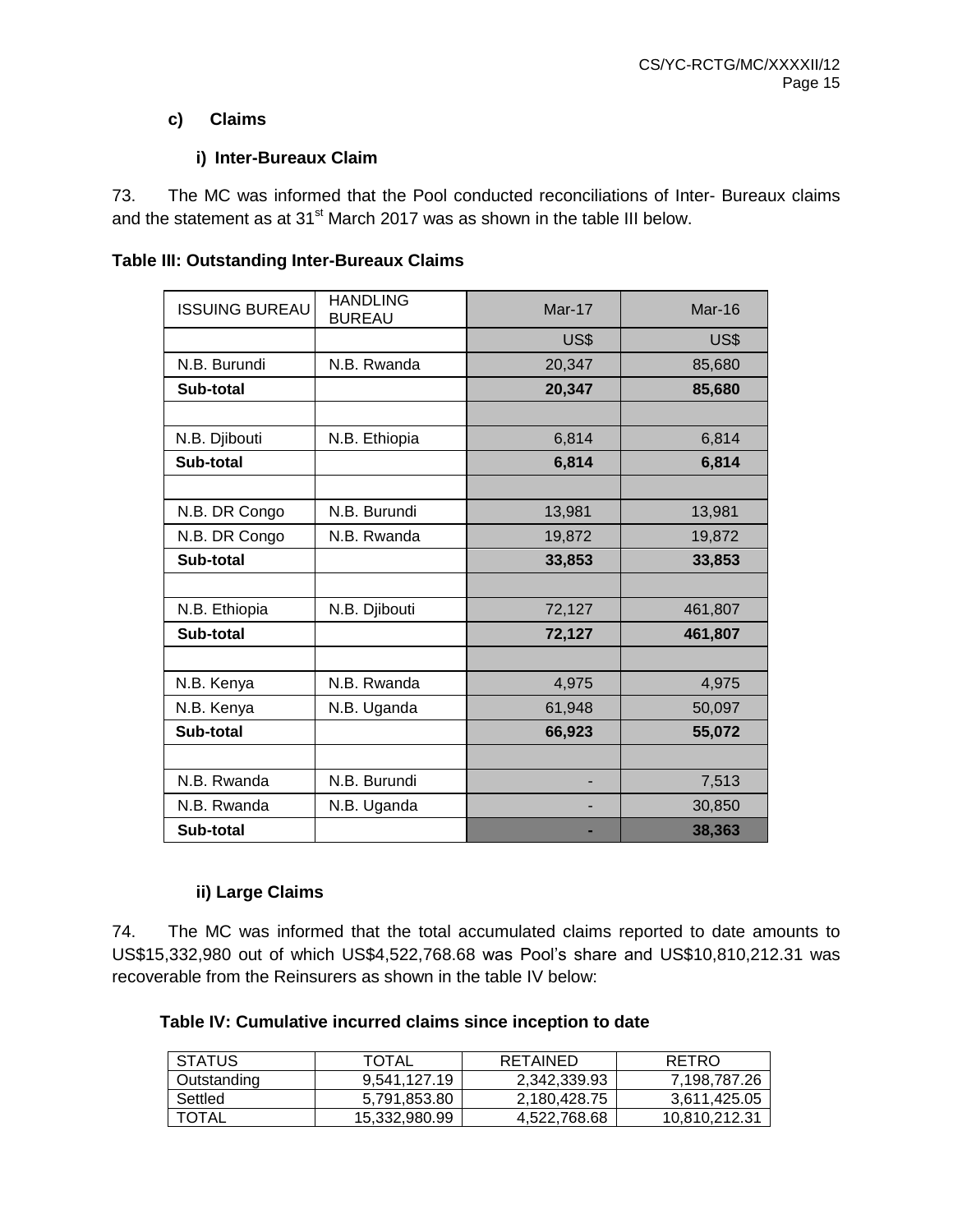- 75. In the discussion that ensued, the Meeting observed as follows:
	- a) The National Bureau of Zambia, Malawi and DR Congo assured the meeting that the premium returns to the Pool would be submitted soon and by May 2017;and
	- b) The Pool had not been retaining any risk on its account on the YC-RI Pool Reinsurance Programmes

#### *Recommendations*

- *76. The MC reiterated its earliest recommendations that:*
	- *i) The Issuing Bureaux should refund all outstanding Inter-Bureaux claims without further delays;*
	- *ii) Pool Managers should present to the MC meetings detailed reports on all outstanding Inter-Bureaux claims categorizing them in age of claim, activeness of the Bureau account etc. to assist the MC to make informed decision;*
	- *iii) The Pool Managers should re-submit all the claims documents to Rwanda to enable them effect the reimbursement;*
	- *iv) The National Bureau of Zambia should settle their long outstanding Inter-Bureaux claim reimbursement at the earliest possible time and by 31st May 2016;*
	- *v) The Pool Managers and the National Bureau of DR Congo conduct a reconciliation exercise at the earliest possible time and report the progress to the 43rd Meeting of the Management Committee; and*
	- *vi) Very long outstanding claims should be closed in accordance with the decision of the Council of Bureaux.*

### **Reinsurance Pool Financial Highlights as at 31st March 2017** *(Agenda Item 4)*

77. The Pool Managers presented document number CS/YC-RCTG/MC/XXXXII/4: Reinsurance Pool Financial Highlights as at 31st March 2017**.** In their presentation, the Managers informed the meeting that for the period under review, the Pool had recorded a Gross Premium Income of US\$644,157 representing a decrease of 15.7% over the figure reported for 31<sup>st</sup> March 2016, which was US\$764,680. The highlights of the developments, specifically on the Gross Premium Income, Reserve Fund, Total Assets, Capacity Subscription and Short Term Investments for the three (3) months period were as follows:

| Table V: The financial highlights as at 31st March 2017 |
|---------------------------------------------------------|
|---------------------------------------------------------|

|                              | March 2017 (US\$) | March 2016 (US\$) |
|------------------------------|-------------------|-------------------|
| <b>Gross Premium Income</b>  | 644,157           | 764,680           |
| Reserve Fund                 | 8,070,761         | 7,327,907         |
| <b>Total Assets</b>          | 12,840,225        | 12,150,945        |
| <b>Capacity Subscription</b> | 50,000            | 150,000           |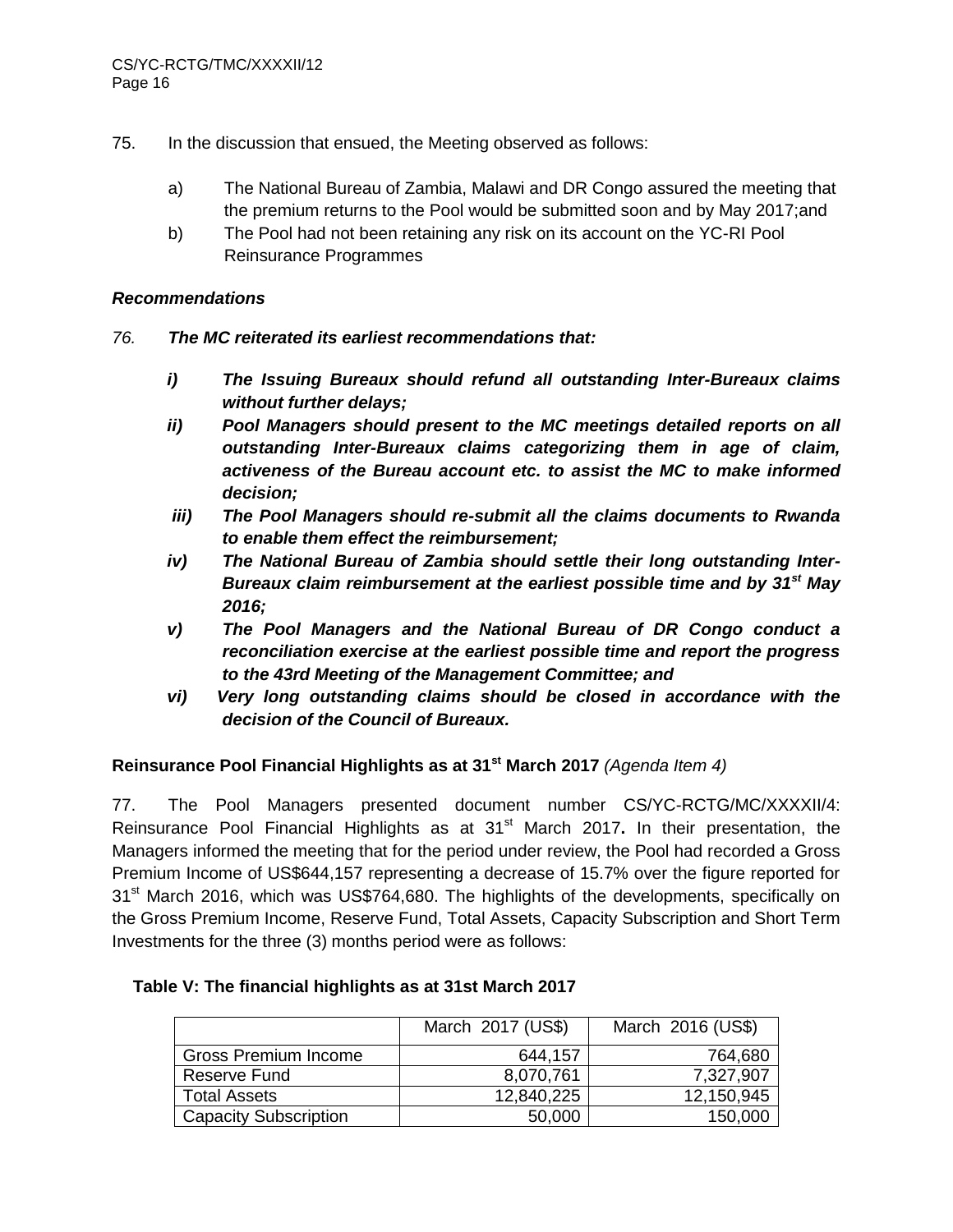- 78. The MC was further informed that:
	- a) The decrease in the gross premium booked for the period was due to delayed submission of returns by some National Bureaux, namely: Djibouti, DR Congo, Rwanda, Uganda, Malawi, Sudan and Zambia; and
	- b) The positive progress in the movement of Inter-Bureaux claims owed to the Pool resulting in the decrease in the amount owed to the Pool by National Bureaux to \$326,254 from \$826,888 as at 31<sup>st</sup> March 2016.
- 79. In the discussion that followed the meeting observed as follows:
	- a) Noted with concern the decline in the gross premium income recorded during the period under review;
	- b) Underscored that most of the issues would have been resolved if the Yellow Card scheme operations was computerized and emphasized the need to urgently implement the YC-MIS; and
	- c) The Secretariat and the National Bureau should involve the Insurance Regulatory Authority (IRA) to assist in taking measure on PIC who were failing to meet their obligation. In this regard that the IRA should introduce a requirement that PIC should submit a clearance letter from the National Bureau to the IRA during renewal of licenses confirming that the PICs have met their obligations to the Yellow Card scheme.

# **Loan of US\$1mllion advance to CVTFS**

80. The Pool Managers introduce a short paper stating that due to the delays by Member States in implementation of the COMESA Virtual Trade Facilitation System (CVTFS) and in meeting their financial commitments the loan repayment to the Pool could not take place as anticipated. The meeting was informed that the CVTFS had indicated that they were expecting some fund in the near future which it shall apply to redeem the loan and interest accrued.

81. Given the above situation, the Pool Managers recommended the following:

- 1. That the interest rate on the CVTFS loan be reduced from 4% to 3% ;
- 2. That the reduced interest rate shall take effect from  $1<sup>st</sup>$  May 2017; and
- 3. The CVTFS be granted permission to repay the loan together with the accrued Interest (at the initial interest rate and revised interest rate) by  $31<sup>st</sup>$  December 2017

82. In the discussion that followed, the MC expressed concern on setting a wrong precedence by reducing the interest rate and extending the loan repayment period.

### **Recommendations**

*83. The MC recommended that the Pool Managers should provide details as to when and how the loan would be paid back, to enable the MC consider the recommendation submitted.*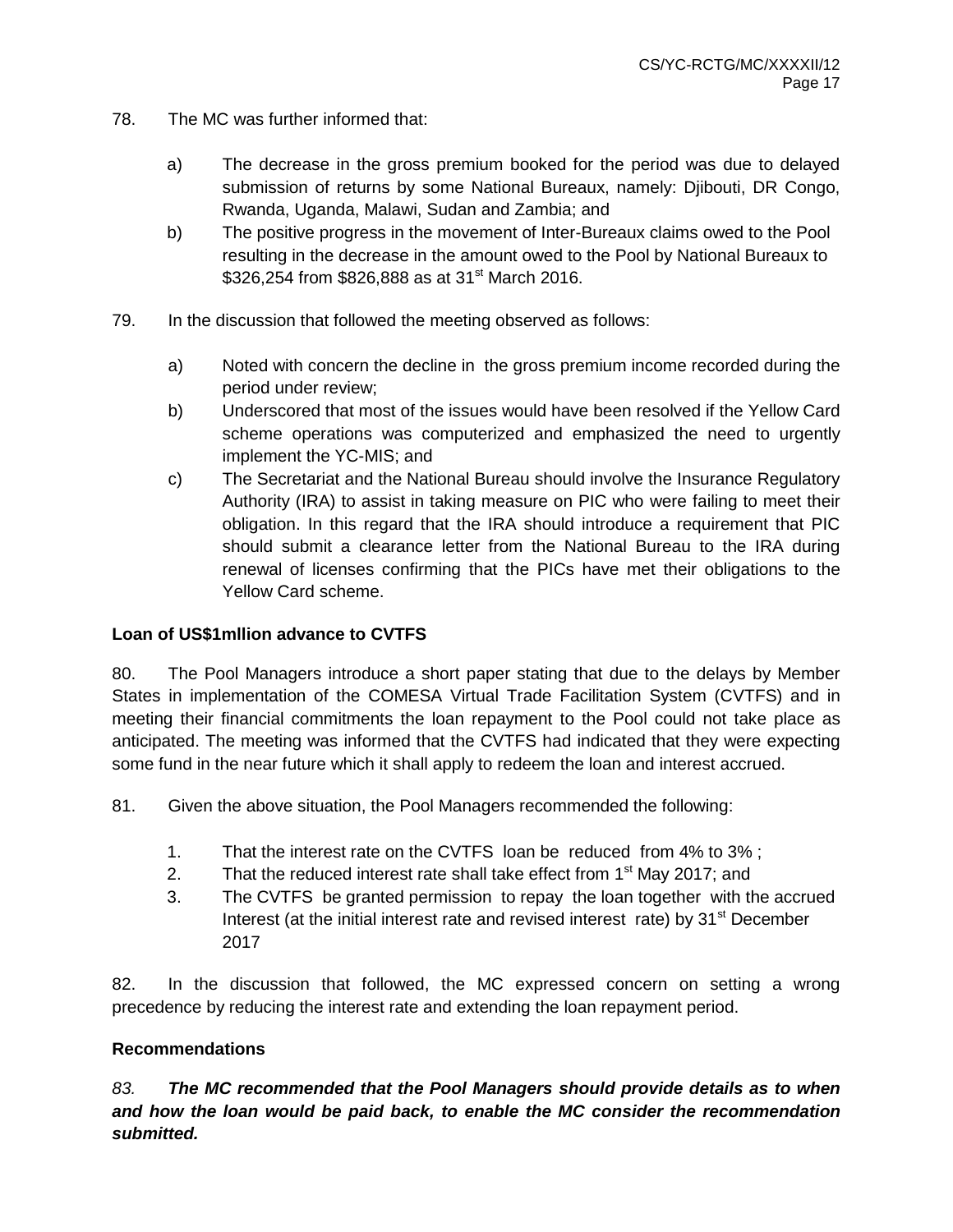*84. The MC having noted the financial highlights as at 31st March, 2017 recommended as follows:*

- *a) Reiterated its earlier recommendation that the National Bureau of Sudan whose capacity subscriptions are due for refund should consider utilizing the refundable amounts for settlement of premium balances due to the Pool;*
- *b) The Secretariat and the National Bureau should involve the Insurance Regulatory Authority (IRA) to introduce a requirement that PICs should submit a clearance letter from the National Bureaux to the IRA during renewal of licenses confirming that the PICs have met their obligations to the Yellow Card scheme;*
- *c) The Pool Managers should continue with mounting reconciliation exercises with those National Bureaux with outstanding Inter-Bureaux claims reimbursements and Pool remittances; and*
- *d) National Bureaux with outstanding Pool return submission and remittances should submit and remit the corresponding premiums at the earliest possible time preferably by May 2017.*

# **Pool Managers' Report and Financial Statement, Year ended 31st December 2016** (*Agenda Item 5)*

85. A representative of the Pool Managers presented document number CS/YC-RCTG/MC/XXXXII/5: COMESA Yellow Card Reinsurance Pool Manager's Report and Financial Statement for the period ended 31st December 2016. He informed the Committee that the annual report was a draft and submitted for members' comment and that the Annual Report and Account for the period would be submitted to the External Auditors. In presenting the report, he pointed out that:

- a) The Pool recorded a gross premium income of US\$ 2,559,731 during the period ended 31st December 2016, which shows a decrease of 11% against premium income of US\$ 2,880,607 generated in 2015;
- b) Kenya and Ethiopia generated the highest premium income of \$788,604 and \$403,013 respectively;
- c) The volume of investment increased to \$12,316,886 in 2016 from \$11,455,696 in 2015; and the income realized from Investment during 2016 was \$433,632;
- d) The cost of the excess of loss cover for the year 2016 was US\$690,010 compared to US\$810,601 incurred in 2015; and
- e) The Pool Management fee incurred for the fiscal under review was \$255,973.

86. The MC noted the financial highlights as shown below: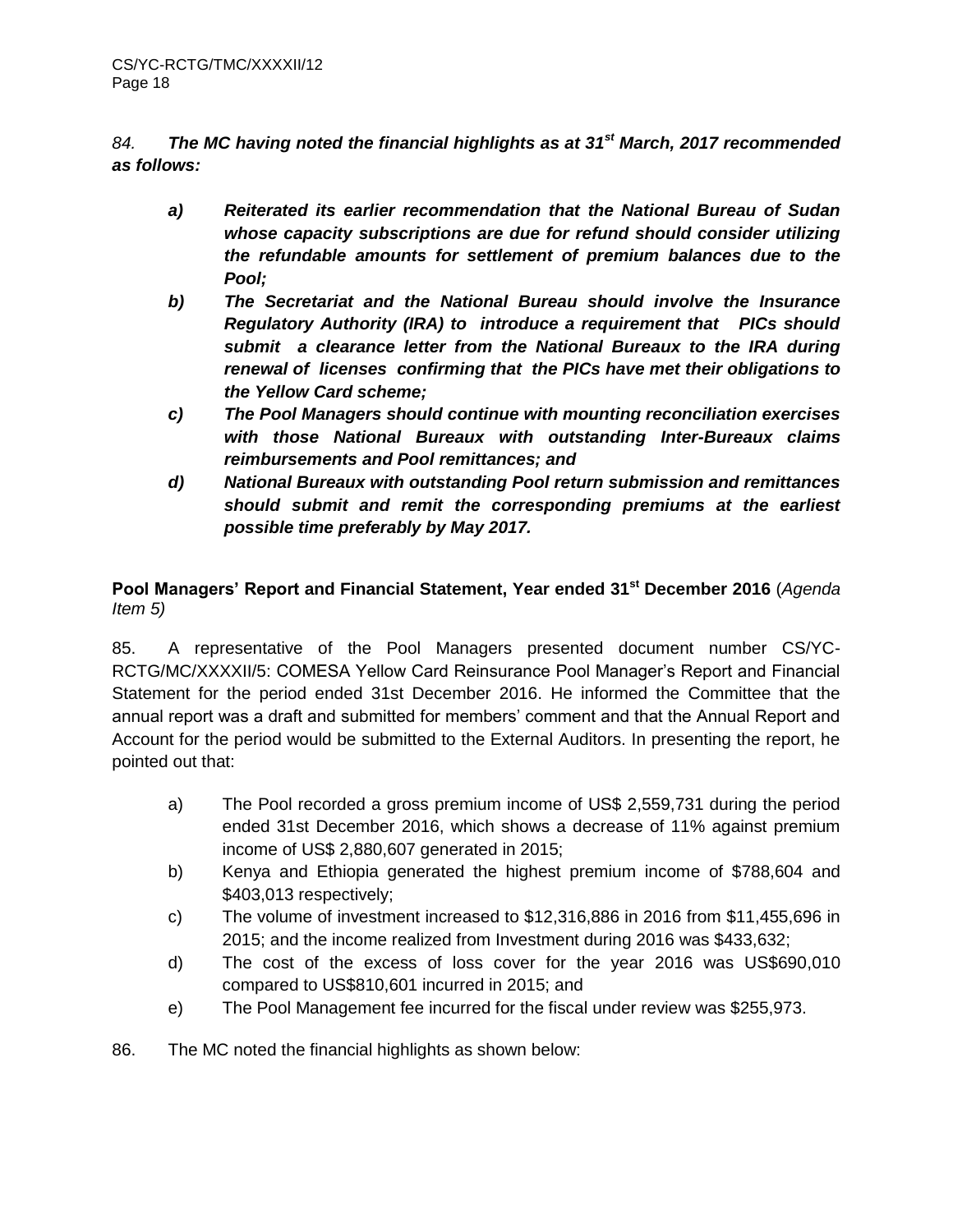|                               | December 201<br>(UD\$) | December 2015<br>(UD\$) |
|-------------------------------|------------------------|-------------------------|
| <b>Gross Premium Income</b>   | 2,559,731              | 2,880,607               |
| Reserve Fund                  | 7,579,319              | 6,709,061               |
| <b>Total Assets</b>           | 12,316,886             | 11,452,066              |
| <b>Capacity Subscription</b>  | 50,000                 | 150,000                 |
| <b>Short-Term Investments</b> | 9,710,464              | 9,696,532               |

### **Table VI: Financial Highlights as at 31st December 2016**

#### **Recommendation**

### *87. In the ensuing discussion, the Committee recommended that the provision of writing off bad debts should be removed from the account.*

### **Submission of the Legal interpretation of Article 2 of the Protocol on the establishment of the Yellow Card Scheme** *(Agenda item 6)*

88. The Secretariat circulated the legal interpretation of Article 2 of the Protocol on the establishment of the Yellow Card Scheme, provided by the COMESA Legal and Corporate Affairs, as the representative of the Division was not in attendance to present the document.

#### **Recommendation**

### *89. The meeting recommended that:*

- *a) National Bureaux who have comments on the legal interpretation should write through the Yellow Card Secretariat to the COMESA Legal and Corporate Affairs; and*
- *b) Discussion on the Legal interpretation and low limit of liability would be made when the representative of the Legal Division presents the document to the Management Committee meeting.*

### **Report on the appointment of the new printer for COMESA Yellow Card books** *(Agenda item 7)*

90. The Secretariat presented document CS/YC-RCTG/MC/XXXXII/7: Report on the appointment of the new printer for COMESA Yellow Card books. In doing so, the Secretariat recalled the decisions of the 30<sup>th</sup> Meeting of the Council of Bureaux pertaining to the printing of Yellow Card books and informed the meeting that during its engagement with new owners of the printing business, Prints Arts Ltd, it was established that they were not registered to print security documents by the Kenyan Bankers Association and that the Secretariat has carried out several activities, jointly with the National Bureau of Kenya identified three Security printers, evaluated the quotations submitted and signed a printing agreement on  $2^{nd}$  March 2017 with the selected printer, namely: Punchlines Printers. Punchlines submitted the best offer to print COMESA Yellow Card books at a printing cost of \$4.95 per book with a minimum order limit of 100 books per any one order.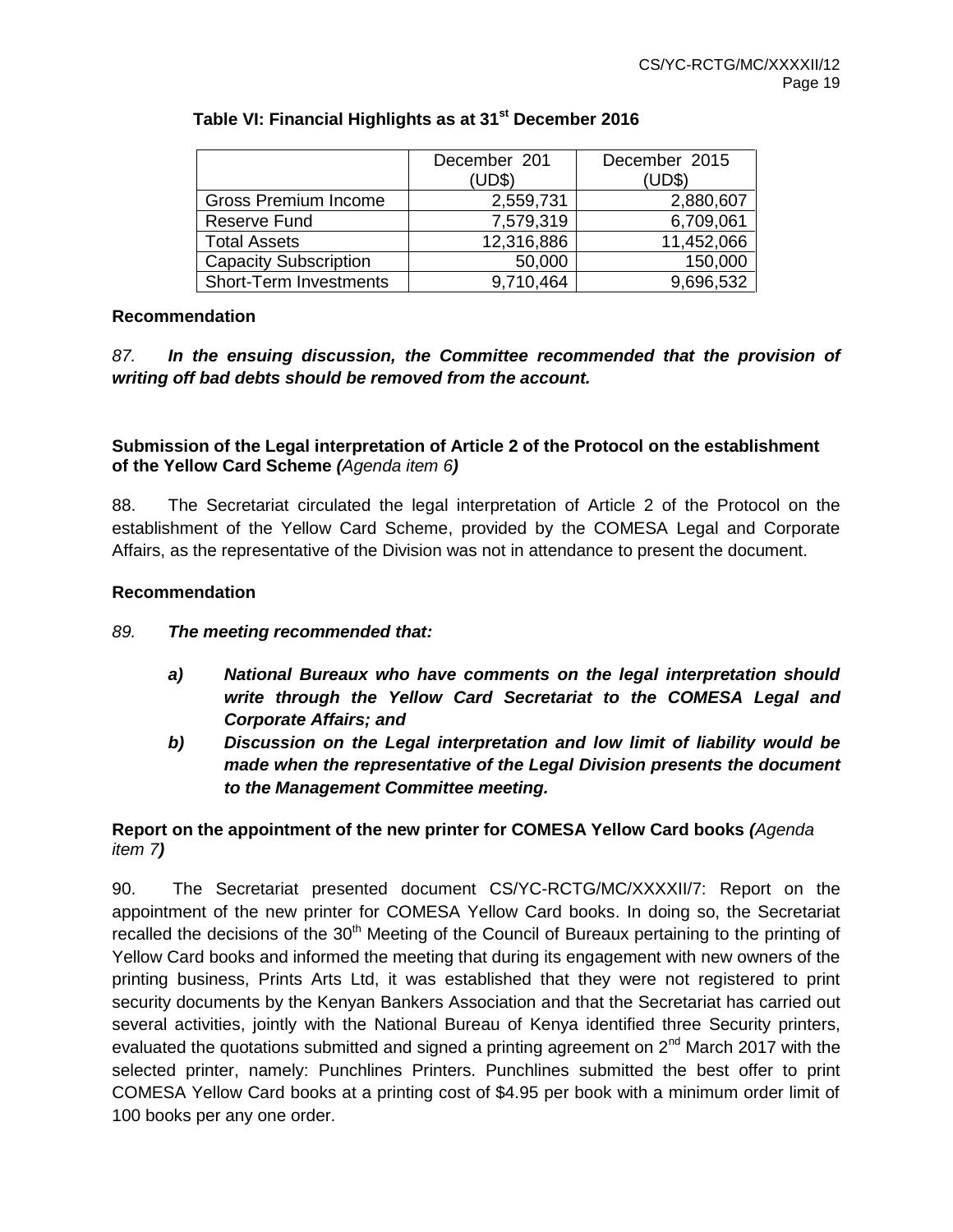91. The meeting was also informed of the challenges faced by few Primary Insurance Company in Zambia who were not able to issues Yellow Card for three or four weeks as the National Bureau had run out of stock. The new stock printed by the new printer was delivered to Yellow Card (National) Bureaux Zambia and Burundi in April 2017.

### **Recommendations**

### *92. The MC recommended as follows:*

- *a) The National Bureau of Rwanda should reimburse Secretariat the outstanding \$4,900 being cost of printing and delivery of their additional order of Yellow Card books paid on their behalf to Taws Security Printers;*
- *b) National Bureaux should evaluate their usage of Yellow Card books and determine a stock re-order levels which would be used to aide them when to make orders for replenishment; and*

*c) National Bureaux should make direct orders for printing of COMESA Yellow Card books to the new Printers, in line with the Council of Bureaux directives, whose details are as below and copy in Secretariat: Punchlines Limited – SECURITY PRINTERS Punch Towers, East Gate National Park Off Mombasa Road P.O. Box 42897 - 00100 Nairobi - Kenya Mobile: +254 733 615 483 Tel: (+254 20) 2102710-19 Fax: (+254) 2102708*  Email: [psales@munshiram.com;](mailto:psales@munshiram.com) ifas@munshiram.com,

# **Proposal on the digitalization of the Yellow Card operations** *(Agenda item 8)*

93. A representative of the COMESA Secretariat presented document CS/YC-RCTG/MC/XXXXII/8: Proposal on the Digitalization of the Yellow Card Scheme operations. He recalled the decisions of the 30th Meeting of the Council of Bureaux on the Yellow Card Scheme held in Blantyre, Malawi in October, 2016 and then highlighted the activities and progress made in the implementation of the Council of Bureaux decisions, among others; review and analysis of the current YC-MIS to gradually digitize the YC-MIS, which includes: incorporate functional requirements, engagement of Punchlines Printers to design and test the new size A4 Yellow Card prototype format; testing of the computer printable Yellow Card with few selected PICs in Kenya and Zambia.

94. He informed the meeting that the outcome of the test was successful and the introduction of the computer printable Yellow Card was accepted with enthusiasm. The printable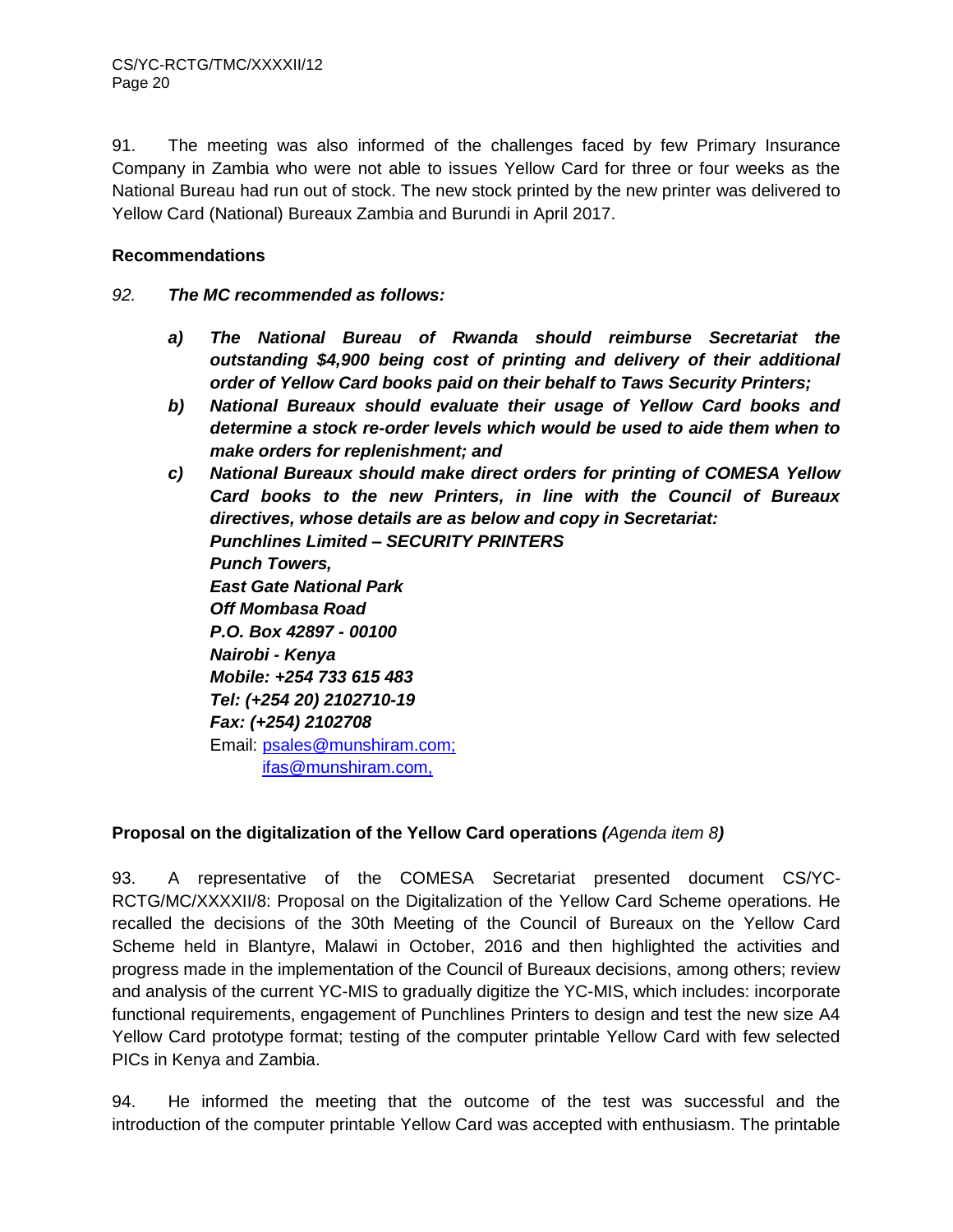Yellow Card was demonstrated to the Management Committee. The meeting was further informed that on the finalization of digitalization process, Yellow Cards issued would be available on mobile phone and computers of customers and simple operational functions and services such as premiums payment would be available on mobile.

### **Discussions**

- 95. In the ensuing discussion, the MC made the following observations:
	- a) The implementation of the digitalized Yellow Card system should be backed by actionable and time bound plan and performance contract;
	- b) The process of implementation of a digitalized system should be gradual;
	- c) A sub-committee should be establish to assist and guide in the requirement analysis, design, development, testing, prototyping, deployment and rollout of the Yellow Card digital platform
	- d) The need to ensure that the YC is secure and not easily forgeable;
	- e) The engine number in the Yellow Card form should be replaced with VIN (vehicle identification number)
	- f) Include the colour of the vehicle in the Yellow Card for ease identification of the vehicle by law enforcement agencies;
	- g) The YC Number should be randomly assigned by the system and unique for each card generated;
	- h) The System should be designed to accommodate future enhancement such as use of mobile applications; QR code scanning for verification, online access to Yellow Card operations and services including mobile payments, e-Yellow Card; and
	- i) The data base should be distributed for each country and integrated via data exchange services between countries.

### **Recommendations**

# *96. The MC commended the Secretariat for the initiative taken in making the issuance of Yellow Card computer printable and the proposed digitalization of the Yellow Card operations and recommended as follows:*

- *a) The use of size A4 paper with (only) security features and logo pre-printed should be adopted and to be revised from time to time to make the system gradually and fully digital;*
- *b) The Secretariat to complete the development, testing and deployment of the computer printable YC and the process of digitalization the Yellow Card operations;*
- *c) The Secretariat should prepare work plan to carry out requirement analysis, design, development, testing, prototyping, deployment and rollout of the Yellow Card digital platform;*
- *d) Implementation of the computer printable Yellow Cards should commence as soon as possible and preferable by 1st July 2017 and on corridor by*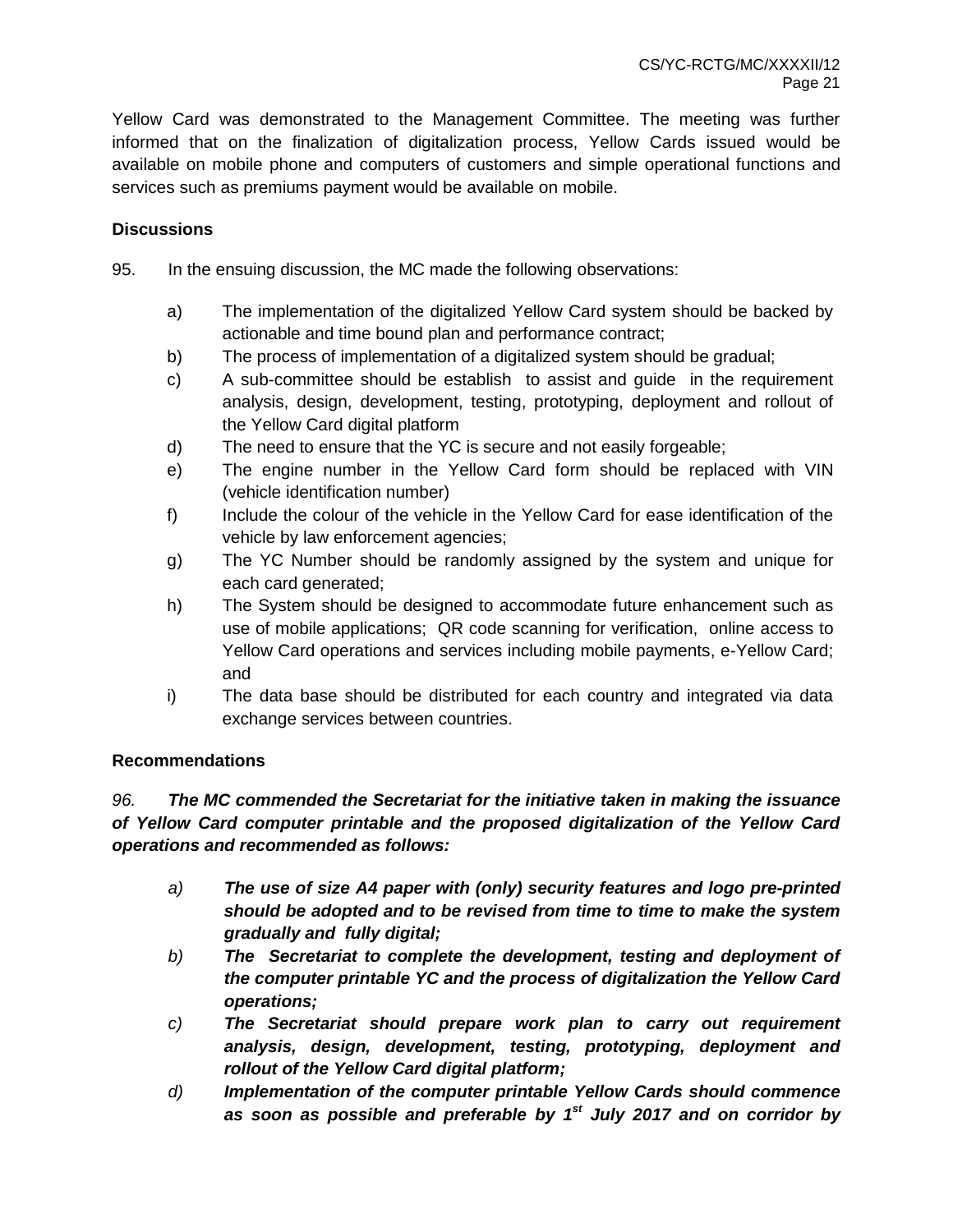*corridor basis starting with the North –South Corridor involving Zambia, Zimbabwe, Malawi and DR Congo, followed by Central and Northern Corridor and "Djibouti Corridor";* 

- *e) An IT Sub-Committee composed of the National Bureaux of Zimbabwe, Tanzania and Djibouti be established to assist and guide the process of development and implementation of the Yellow Card digital platform;*
- *f) The Sub-Committee shall* 
	- *i) Meet twice in a year, the first meeting being schedule for end of May 2017 to be held at the COMESA Secretariat Headquarters.*
	- *ii) The Total budget of the two Sub -Committee meetings shall be US\$10,000, and*
	- *iii) The budget for the IT –Sub-Committee meetings shall be covered from the YC-Reinsurance Pool funds and the Pool Managers should transfer the fund to the COMESA Secretariat Yellow Card (CBI) by 15th May 2017.*
- *g) The Secretariat should proceed with the implementation of the digitalization of the Yellow Card Scheme taking into account the observations and recommendation made above.*

# **Progress report on the joint investment between the Yellow Card Council of Bureaux and Zep-Re in the building project in Lusaka, Zambia** *(Agenda item 9)*

97. A representative of the Secretariat presented document CS/YCRCTG/MC/9: Progress report on the joint investment between the Yellow Card Council of Bureaux and Zep-RE in the building project in Lusaka, Zambia. In doing so, he recalled the decisions of the  $30<sup>th</sup>$  Meeting of the Council of Bureaux and informed the meeting that the Secretariat had been engaging Zep-re with a view to finalize the investment agreement.

98. The MC was further informed that recently Zep-re has submitted to the Secretary General of COMESA a new proposal varying from the initial understanding that had been reached on the joint investment and offering the Yellow Card Council of Bureaux an off plan purchase of third floor and part of fourth floor of the building consisting of a total rentable area of 1,100 square metres and 600 square metres respectively at the price of \$4,656,300 of the complete constructed building.

99. The meeting was further informed that during the  $4<sup>th</sup>$  Extra Ordinary General Assembly of ZEP-RE held in Nairobi, Kenya on Tuesday  $25<sup>th</sup>$  April 2017, the Secretariat took the opportunity to discuss the issue with Board Members of Zep-Re who are also members of the Yellow Card Scheme and the Chief Executive Officer of Zep-RE expressing concerns on the new position adopted and requesting them to reconsider their proposal.

# **Discussion**

100. In the discussion that followed, the MC noted with disappointment the position recently taken by Zep-RE in varying its initial understanding reached on partnering on the investment project.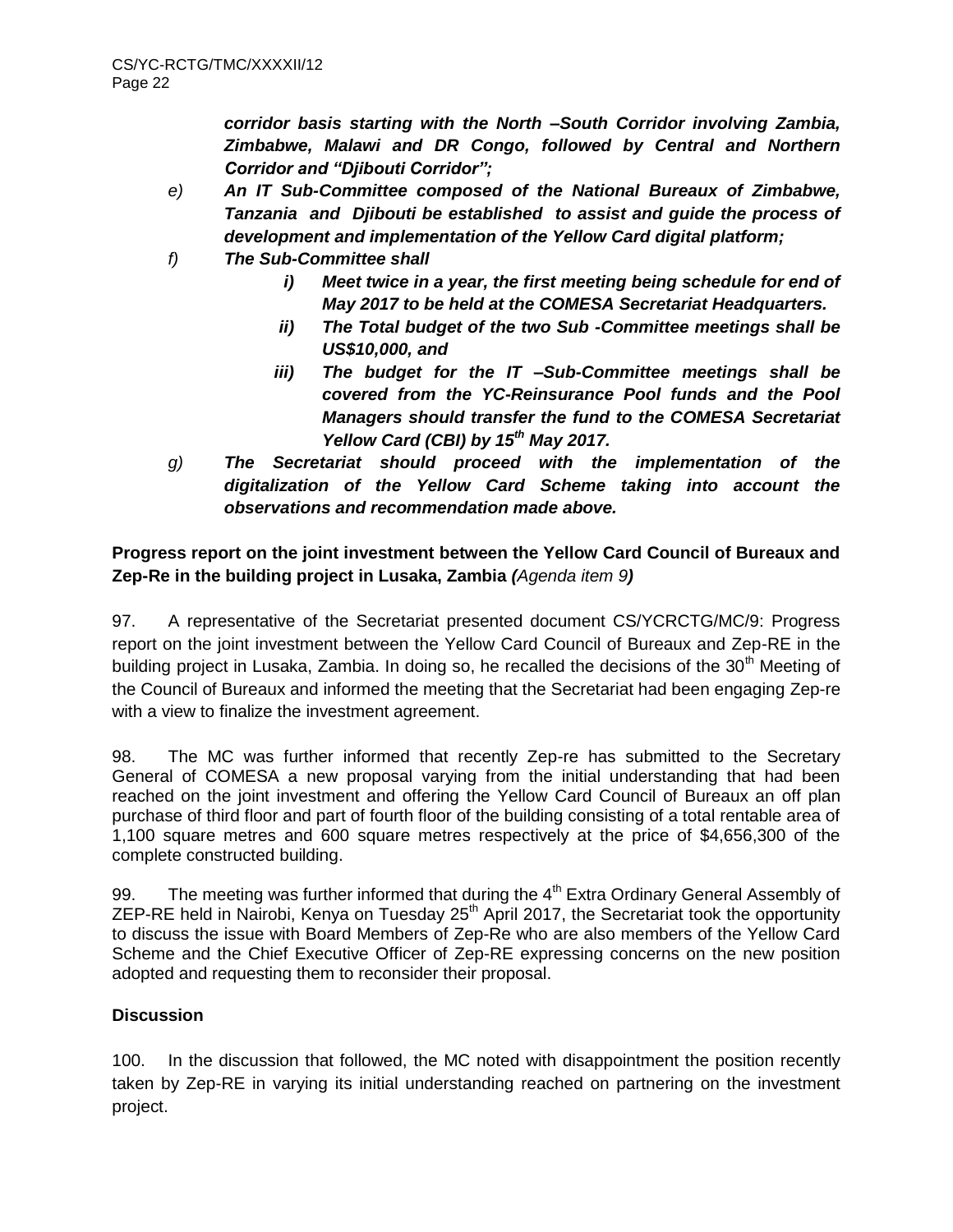### **Recommendation**

*101. Taking into account, the sentiments expressed, the MC recommended that the Secretariat should continue engaging Zep-re to reconsider their proposal and adhere to the earlier understanding of partnering in a joint investment.*

**Consideration of the report of the strategic planning workshop of the Yellow Card Scheme** *(Agenda item 10)*

102. The Secretariat provided highlights of the Yellow Card strategy formulation process and informed the meeting that a consultative meeting hosted by the National Bureau of Zimbabwe was held in Victoria Falls from 29 - 31 March 2017. The consultative meeting was comprised of participants from Yellow Card Scheme National Bureaux, Primary Insurance Companies (PICs), Pool Managers, Regulatory Authorities and Consultants. The Secretariat provided technical backstopping and facilitated the process.

103. The MC was further informed that the workshop came up with a proposed Vision and Mission statements, guiding principles, SWOT, PESTLE and Stakeholder analysis.

104. The MC noted with appreciation the formulated 9 (nine) strategic objectives on the following focus area:

- a) Consolidate Reinsurance Pool
- b) Diversify investments
- c) Enhance customer satisfaction and strengthen public awareness
- d) Review legislation, harmonization and standardization
- e) Streamline claims management
- f) Improve production
- g) Develop Yellow Card products
- h) Embrace ICTs, and,
- i) Review Institutional and Governance arrangements

105. The MC was further informed that the formulation process was still work in progress and that the remaining parts included formulation of the Log Frame, Risk Profile and implementation framework.

106. The Meeting noted the proposal made to subject the draft strategic document to quality control by experts from the sector and that a task team should be constituted to complete the formulation of the strategic plan, and submit the document to management committee for further deliberations.

### **Discussions**

107. Management Committee commended the work done by the Secretariat and reiterated the need for further consultations with members of the Insurance sector. Management Committee also mentioned that Yellow Card was an important tool of Trade Facilitation and so it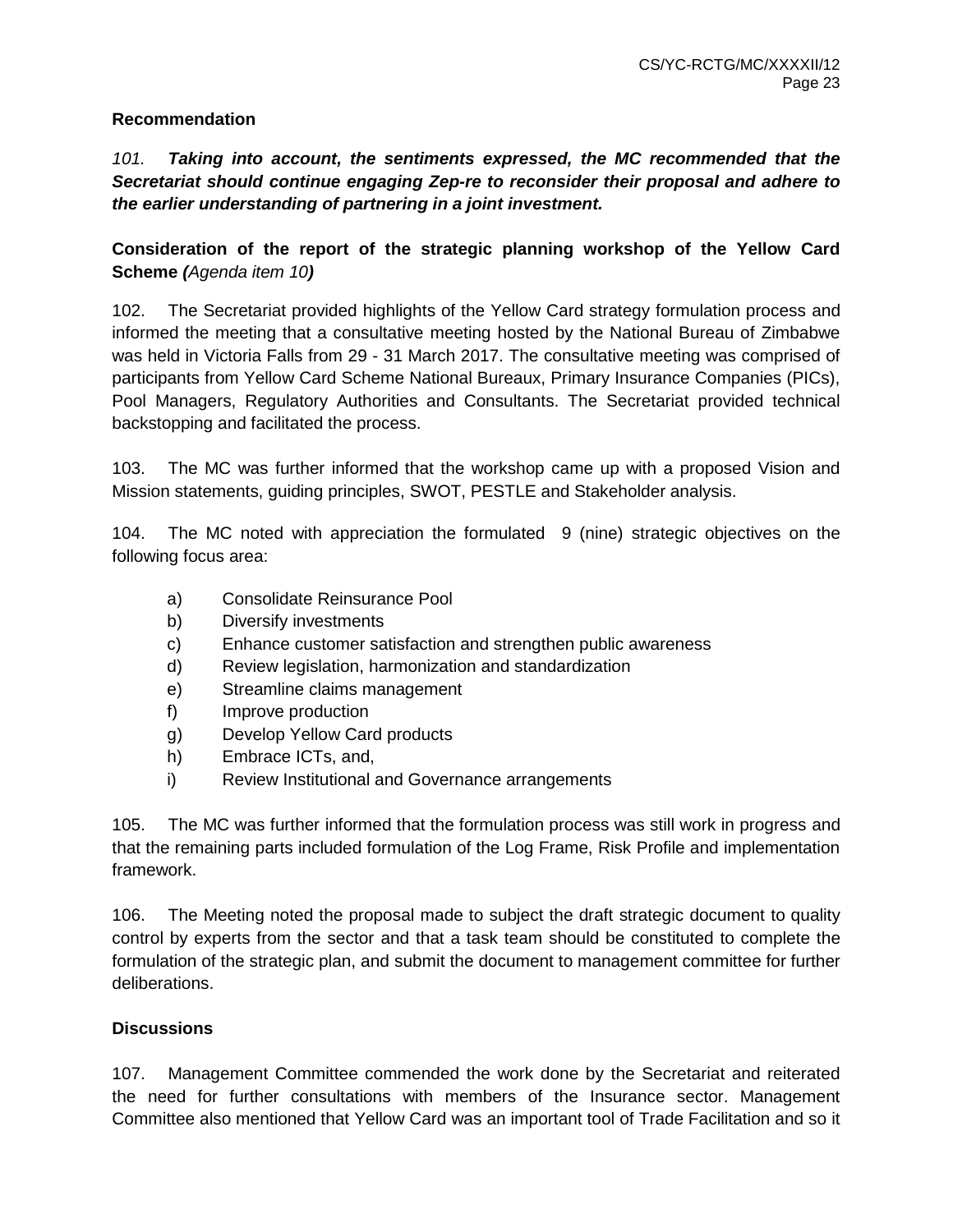played an important role in Regional Integration. Further, Management Committee stated the need for a SMART Strategic Plan to guide the value creation process of Yellow Card in the Medium to Long term.

### *Recommendations;*

- *108. The MC recommended that:*
	- *a) The Secretariat should constitute a task team in collaboration with the National Bureau of Zambia to complete the drafting of the strategic plan, the Log Frame, Risk Profile and Implementation Framework;*
	- *b) The draft should also have a foreword from the Chair of the Management Committee and Acknowledgement from Secretary General of COMESA;*
	- *c) The Draft Strategic Plan should be submitted to Members of Management Committee for comments; and*
	- *d) The comments and inputs from members should be incorporated in draft Strategic Plan and presented to the 43rd Management committee for consideration.*

### **Draft Terms of Reference on the studies (***Agenda item 11)*

109. A representative of the Secretariat presented document CS/YCRCTG/MC/XXXXII/11: Draft Terms of Reference proposing to carry out the following studies:

- a) Claims management of the Yellow Card Scheme;
- b) Utilisation, competitiveness and awareness of the Yellow Card Scheme; and
- c) Review on the Institutional arrangement and governance of the Yellow Card Scheme

110. The meeting was informed that the studies proposed are based on the approved annual work plans for the period 2015/16 and 2016/17, and taking into account the decisions of Council of Bureaux Meetings. The studies were realigned to take into account the outcome of the first Yellow Card Mid-Term strategic plan for the period from 1<sup>st</sup> July2017/18 to June 2021/22.

111. In presenting the proposed studies the meeting was informed of the background to the studies, issues, rationale for the studies and the Terms of Reference and the budget required to carry out the studies among others

# **Recommendations**

*112. The MC considered the proposed drafted Terms of References for the studies and recommended as follows* 

- *a) Approved the drafted Terms of References, attached as Annex I subject to further refinement of the ToR;*
- *b) Approved the budgets for the studies as follows:*
	- *i. Study on the claims Management process, \$40,000;*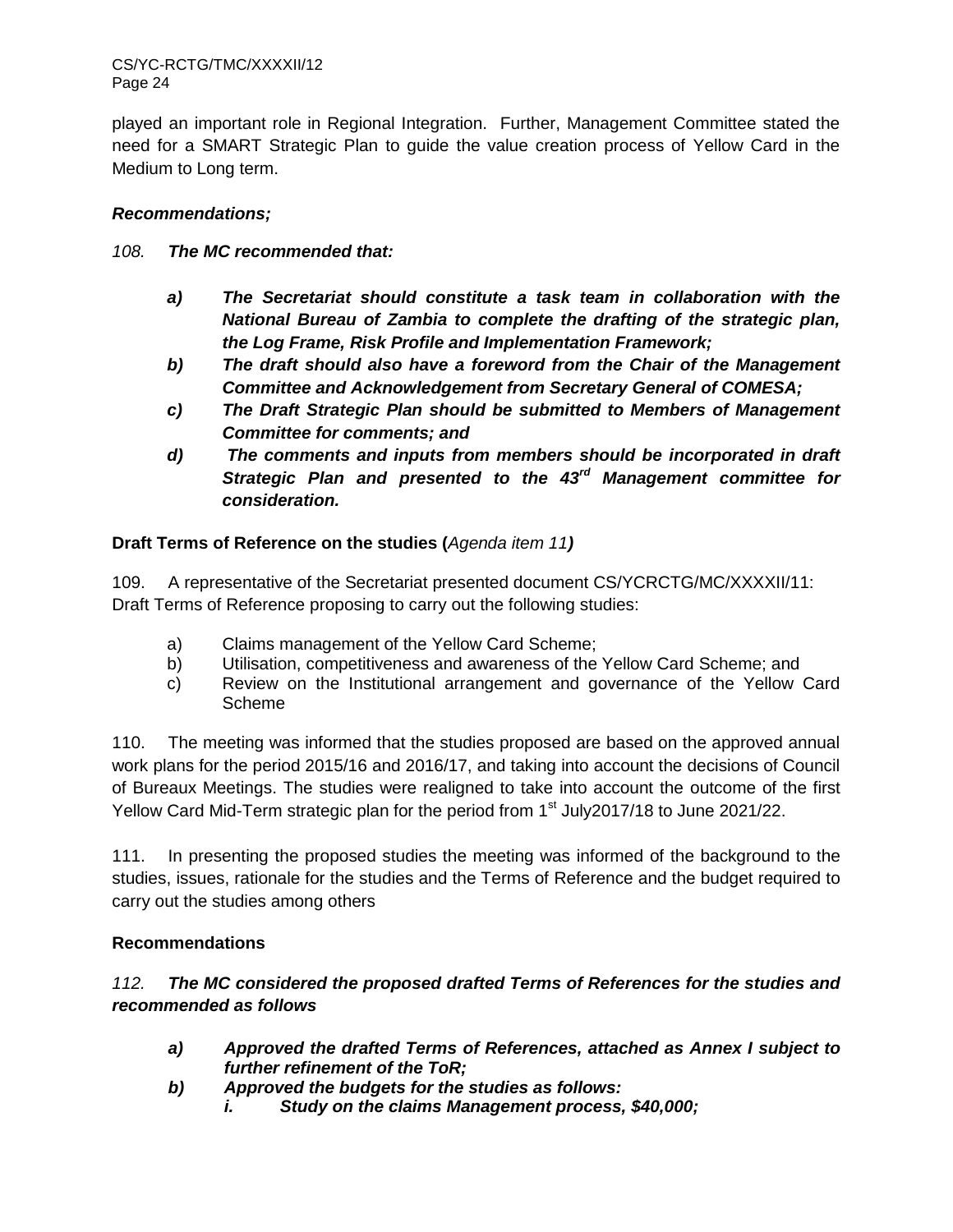- *ii. Study on the review of the institutional and governance arrangement of the Yellow Card Scheme, \$40,000; and*
- *iii. Study on the utilization, competitiveness and awareness of the Yellow Card Scheme, \$40,000*
- *c) The Reinsurance Pool should transfer a total sum of US\$120,000 to Secretariat for the above studies;*
- *d) The National Bureaux should assist the Secretariat in identifying qualified Consultants to carry out the studies at the earliest possible time and at the latest by 30th May 2017; and*
- *e) The Secretariat should present the progress reports on the studies that would be carried out to the 43rd Meeting of the Management Committee for consideration.*

### **Date and Venue of the next meeting** (*Agenda Item 12)*

113. The National Bureau of Ethiopia offered to host the 43<sup>rd</sup> meeting of the Management Committee which would tentatively be held in August 2017. The meeting accepted the offer with appreciation and advised the Secretariat to communicate the exact dates and venue of the Meeting to the National Bureaux members of the Management Committee

### **Any Other Business** *(Agenda item 13)*

114. Under this Agenda Item, the National Bureaux of Zambia and Zimbabwe jointly offered to cohost the 31<sup>st</sup> Meeting of the Council of Bureaux of the Yellow Card scheme. The meeting accepted the offer with appreciation.

### **Adoption of the report and closure of the meeting** *(Agenda Item 14)*

115. The Meeting considered the draft report paragraph by paragraph and adopted it after making some amendments.

116. At the closure of the meeting, the delegate from the National Bureau of Zambia, Mrs. Catherine Mpandamwike, thanked the Government and people of the Republic of Tanzania and the National Insurance Corporation of Tanzania for the warm hospitality extended to the delegates during their stay in Zanzibar. Mrs. Mpandamwike commended the chairperson in the manner he guided the meeting deliberations. She also thanked the COMESA Secretariat for the good organization of the meeting and the delegates for having found time to attend the meeting and for their valuable contributions made during the deliberations.

117. In closing the Meeting, the chairperson thanked all the delegates for their valuable contributions and wished them a safe journey back to their respective Countries.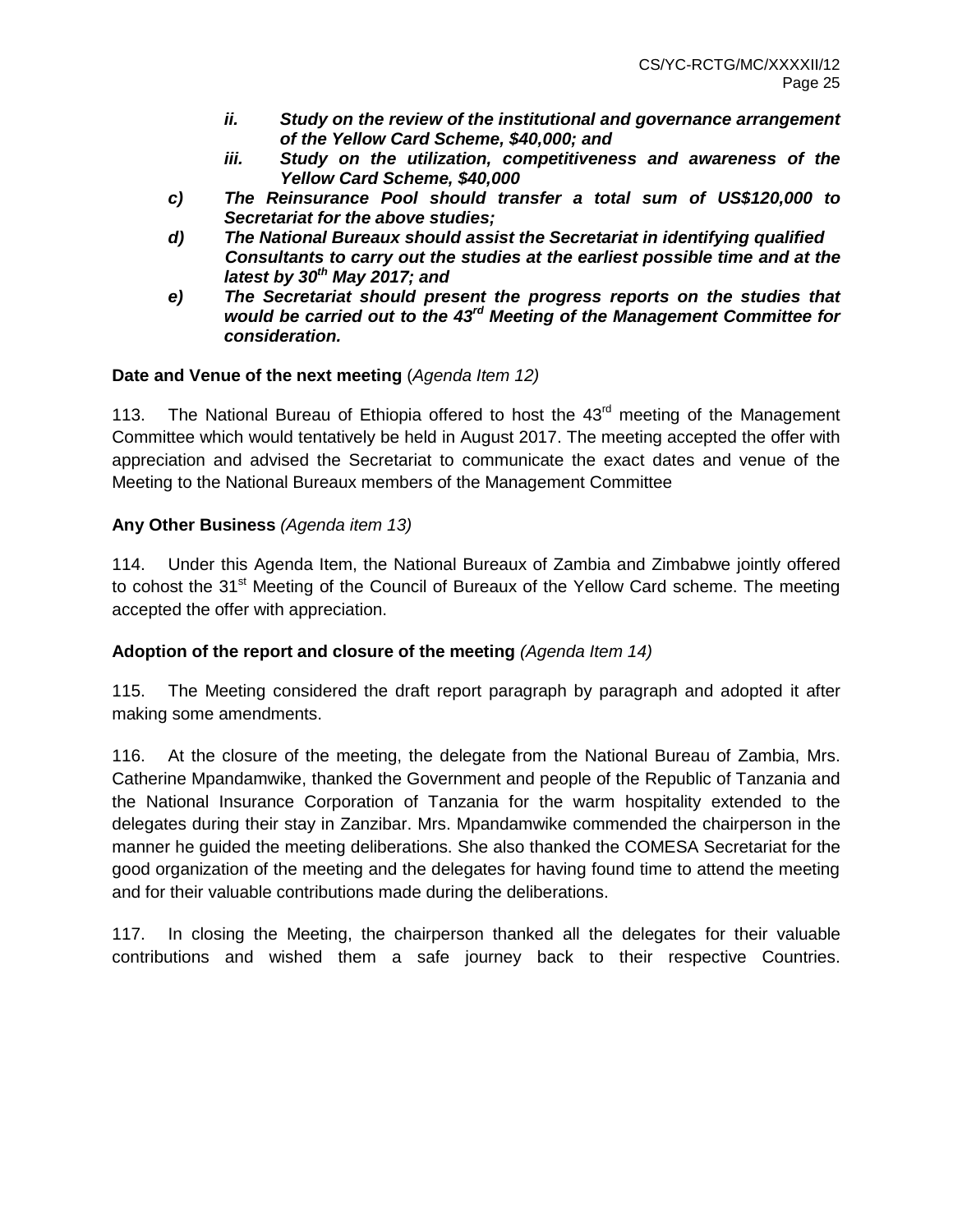### **ANNEX I**

# **TERMS OF REFERENCE FOR THE STUDY ON THE CLAIMS MANAGEMENT OF THE YELLOW CARD SCHEME**

#### **I. BACKGROUND**

1. COMESA Yellow Card is a Regional Motor Vehicle Third Party Insurance scheme that provides at least the minimum statutory requirement on third party motor vehicle insurance cover which offers compensation to third party road traffic accident victims on property damage, bodily injuries / death and medical expenses.

2. The Protocol on the Establishment of Yellow Card Scheme, under Article 3(4) states that: Each National Bureau shall settle, on behalf of its member insurers, claims arising from accidents caused abroad by holders of the cards it has issued and shall also handle claims arising from accidents caused in its country by holders of cards issued by the National Bureaux of other parties to this Protocol. The Inter-bureaux Agreement and Operations manual, also provide guidelines and procedures National Bureaux should follow in handling and settlement of Yellow Card claims and seeking a clearing house and reimbursement services from the Pool.

3. The Strategic Planning Workshop for the Yellow Card scheme held in Victoria Falls, Zimbabwe from  $29<sup>th</sup>$  to 31<sup>st</sup> March 2017, identified Claims Management as one of the Strategic Objectives and guided to review the overall claims operation from reporting of the accident to retrocession reinsurance.

#### **II. THE ISSUES**

4. The Yellow Card claims operation involves receipt of accident report, underwriting confirmation and validity of cards, investigation and establishing liability, assessment of the loss/damage, valuation of the claim, settlement and recovery from the issuing bureau or reinsurance arrangement based on the amounts of the claim; i.e. below or above US\$15,000. As the Yellow Card is issued in the home country of a motorist and the claim handled in a member country where the accident occurs, the Yellow Card claim handling inherently require inter-bureaux communication among 13 member countries and 200 insurance companies participating in the Yellow Card operation in the region.

5. The Yellow Card claim operation is characterized by delay in handling and settlement of compensation to road accident victims. Delay in confirmation of validity of cards, inadequate supporting documents, long outstanding claims, lack of reimbursement by National Bureaux and Primary insurance companies to the Pool, among others, are the current claim management problems of the Yellow Card scheme. Lack of performance standard, monitoring and evaluation mechanism is also the weakness of current claims operation.

6. According to the draft medium term strategic plan of the Yellow Card scheme, claims management has been identified one of the pillar key strategic objectives to meet the vision and mission statement of the scheme. Therefore, reviewing the overall claims management operations of the Yellow Card scheme with a view to address current challenges and meet customer expectations is of paramount importance at this juncture.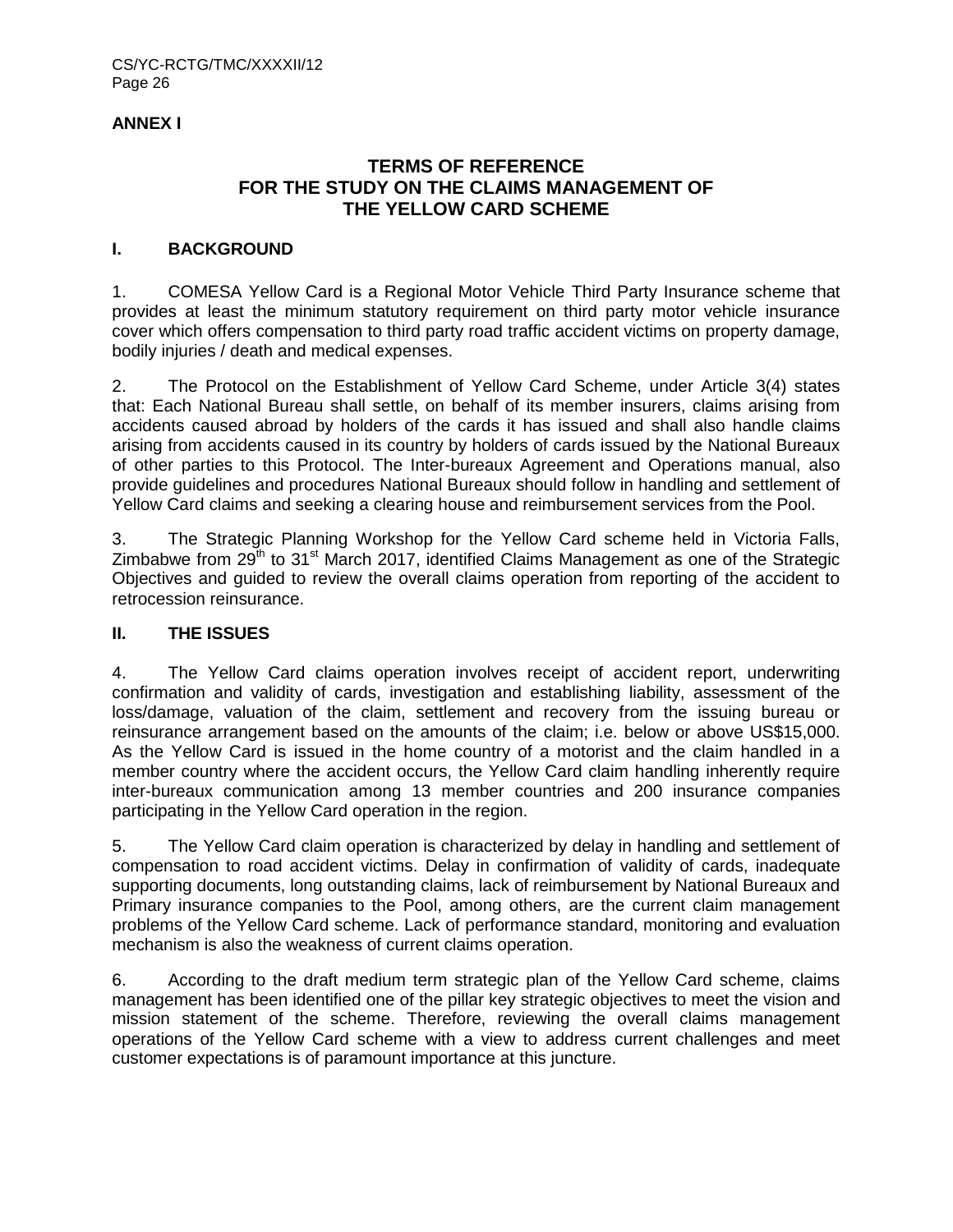#### **III. TERMS OF REFERENCE**

- 7. The study will be guided by the following Terms of Reference:
	- a) Review the Yellow Card claims handling operations from notification of accidents up to the final settlement and recovery from retrocession reinsurance;
	- b) identify Yellow Card claim management challenges/problems and the root causes at followings:
		- i) Handling Bureaus,
		- ii) Primary Insurance Companies, and
		- iii) Pool Managers;
	- c) Review the claims data (reported, paid and outstanding) for 3 years (from 2014 2016) for the selected countries:
		- i) To analyse what percentage of the total claims paid during the last 3 years fall within
			- Inter-bureau claims (equal or below US\$15,000); and
			- Pool claims (above US\$15,000)
		- ii) To compare premiums collected with claims paid during the last 3 years
			- 70% premium retained by the National Bureaux to claims paid by the National Bureaux (claims equal or below US\$15,000), and
			- 30% premium cession to the Pool to claims paid by the Pool (above US\$15,000);
		- iii) To establish the Yellow Card claims ratios for the last three years;
			- For Inter-bureau claims, and
			- For Pool claims
	- d) Review at least 50 claim files (including contentious claims) from the selected countries, to establish whether handling of claims were in line with the operations manual; and complaints were raised;
	- e) Recommend specific measures to enhance efficiency of the overall claims management of the Yellow Card scheme for:
		- i) Inter-bureau claims; and
		- ii) Pools claims.
	- f) Come-up with specific proposals to enhance the standards of claims management:
		- i) Improving the claims handling rules and procedures;
		- ii) Required structure and manpower at the National Bureau, Primary Insurance Companies and Pool; and
		- iii) Implementation of compliance Audit and monitoring mechanism.

### **IV. DELIVERABLE OF THE STUDY**

8. The study will be carried out based on the TOR and will have a deliverable Study Report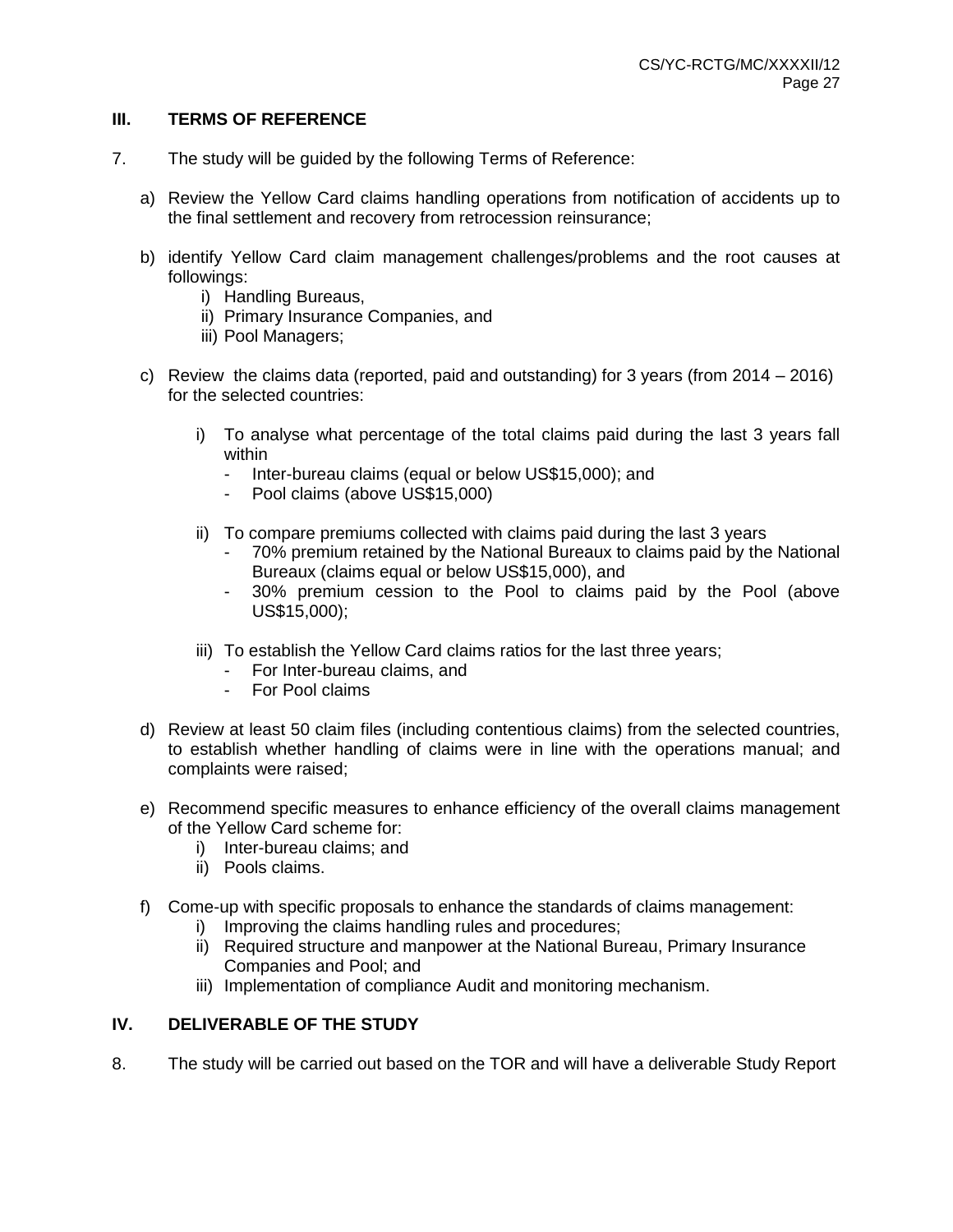### **V. METHODOLOGY OF THE STUDY**

9. The study will be based on a review of Yellow Card instruments, reports and collection of data and analysis. The consultant will travel to Djibouti, Ethiopia, Rwanda, Uganda, Tanzania, DR Congo, Kenya, Zambia and Pool Mangers and review actual claim files and gets hands-on information and data on the issues of claim management of the Yellow Card scheme. The consultant will also work closely and be supported by the YC-RCTG Unit of the COMESA Secretariat.

### **VI. EXPERTISE REQUIRED**

10**.** The consultant should have a first degree in relevant field with 5 – 10 years of experience in insurance operations and claims management.

### **VII. DURATION**

11. The study will have 3 months duration.

#### **VIII. PROCUREMENT OF THE CONSULTANT**

12. Procurement of the Consultant will be by single sourcing.

#### **IX. STUDY COSTS**

13. The study is estimated to cost US\$40,000 in professional fee, in-country travel and report writing. The consultant shall be paid a lump sum consultancy fee of \$18,000, with a monthly fee of US\$6,000. Payment of fees will be in accordance with the delivery of reports to be set out in the service contract. The breakdown of the study costs is as follows:

| <b>Direct Labour</b>              | Cost               |
|-----------------------------------|--------------------|
| Consultant (monthly lump sum fee) |                    |
| - US\$6,000x 3Months:             | <b>US \$18,000</b> |

**ii) Other Direct Costs** 

Travel Costs:

Visit to eight YC member countries, Pool mangers and the Secretariat

|      | Airt ticket<br>$\overline{\phantom{0}}$<br>DSA: 32days X\$250 | <b>US\$ 9,000</b><br><b>US\$ 8,000</b> |
|------|---------------------------------------------------------------|----------------------------------------|
| iii) | Miscellaneous / incidental                                    | <b>US\$ 5,000</b>                      |
| iv)  | <b>Total study budget</b>                                     | US\$ 40,000                            |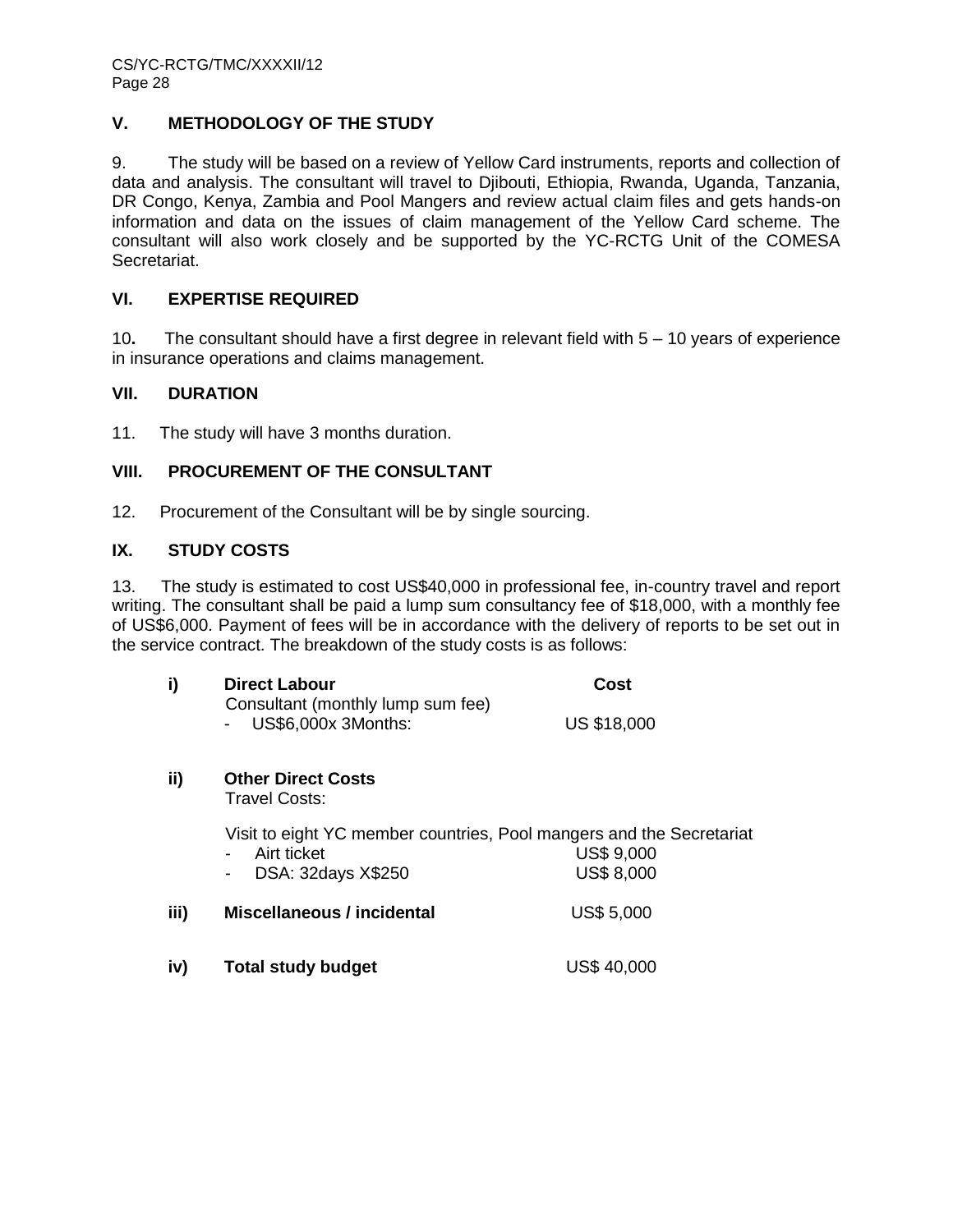#### **TERMS OF REFERENCE FOR THE REVIEW OF THE INSTITUTIONAL ARRANGEMENT AND GOVERNANCE OF THE YELLOW CARD SCHEME**

# **I. BACKGROUND**

1. The Protocol on the Establishing of a Third-Party Motor Vehicle Insurance scheme, Article 17 item 6 states that the COMESA Secretariat shall provide secretarial services to the Council of Bureaux until such time as the Council of Bureaux shall have decided to have its own Secretariat. According to this item of the Protocol, the Head of Governments and States, when they establish the scheme, agreed that the Yellow Card should have, like any other International Third party Motor Insurance Card systems, its own independent Institution.

**2.** The Yellow Card has been in operations since July 1987, that is about thirty years now, and the COMESA Secretariat has been providing Secretariat service. During this period the scheme has grown from strengthen to strengthen: The number of countries participating in the scheme increased from 7 to 13; the number of inter-state vehicles using the Yellow Cards has reach hundreds of thousands, for example between Ethiopia and Djibouti at Galafi border between Kenya and Uganda at Malaba; between DR Congo and Zambia at Kasumbalesa, and between Tanzania and Kenya at Namanga, over six hundreds vehicles cross the borders each day. The number of Yellow Cards issued annually has reached about 200,000 with an annual premium income of \$10 and claims recorded for road traffic accident victims caused by visiting motorist about 600. The establishment of the YC Reinsurance Pool in 1998 , has profoundly transformed and simplified the Yellow Card claims management , and created an asset , which stands now at UD\$13million ,for the Council of Bureaux . In the experience of the International card system, this is unique for the Yellow Card scheme

# **II. THE ISSUE**

3. The growth in the Yellow Card Scheme has, nevertheless produced its own challenges. These include delays in claims handling, payment and reimbursements, delays in communications, limitation in statistics The Scheme has also not been spared of external factors such as foreign exchange limitations, disparities in third party motor vehicle insurance laws leading to variations and in balances in compensation payments to road accident victims among others issues .

4. Despite the significant developments in the Yellow Card Scheme over the years the institutions arrangement and capacity has not changed. There is limitation incompetence and capacity at all levels: Council of Bureaux, the Management Committee, the Secretariat, National Bureaux and Primary Insurance companies. Lack of accountability and transparency and others issue. In order therefore to address the challenges, there is a need to review the existing arrangement and come up with an institution and governance that is compatible to the current status of the scheme, an Institution that would transform the scheme into a par excellent trade facilitation instrument in the region and ensure delivery of efficient service to stakeholders.

# **III. TERMS OF REFERENCE**

- 5. The study will be guided by the following terms of reference
	- a) Review the existing arrangement and establish strength and weakness of the following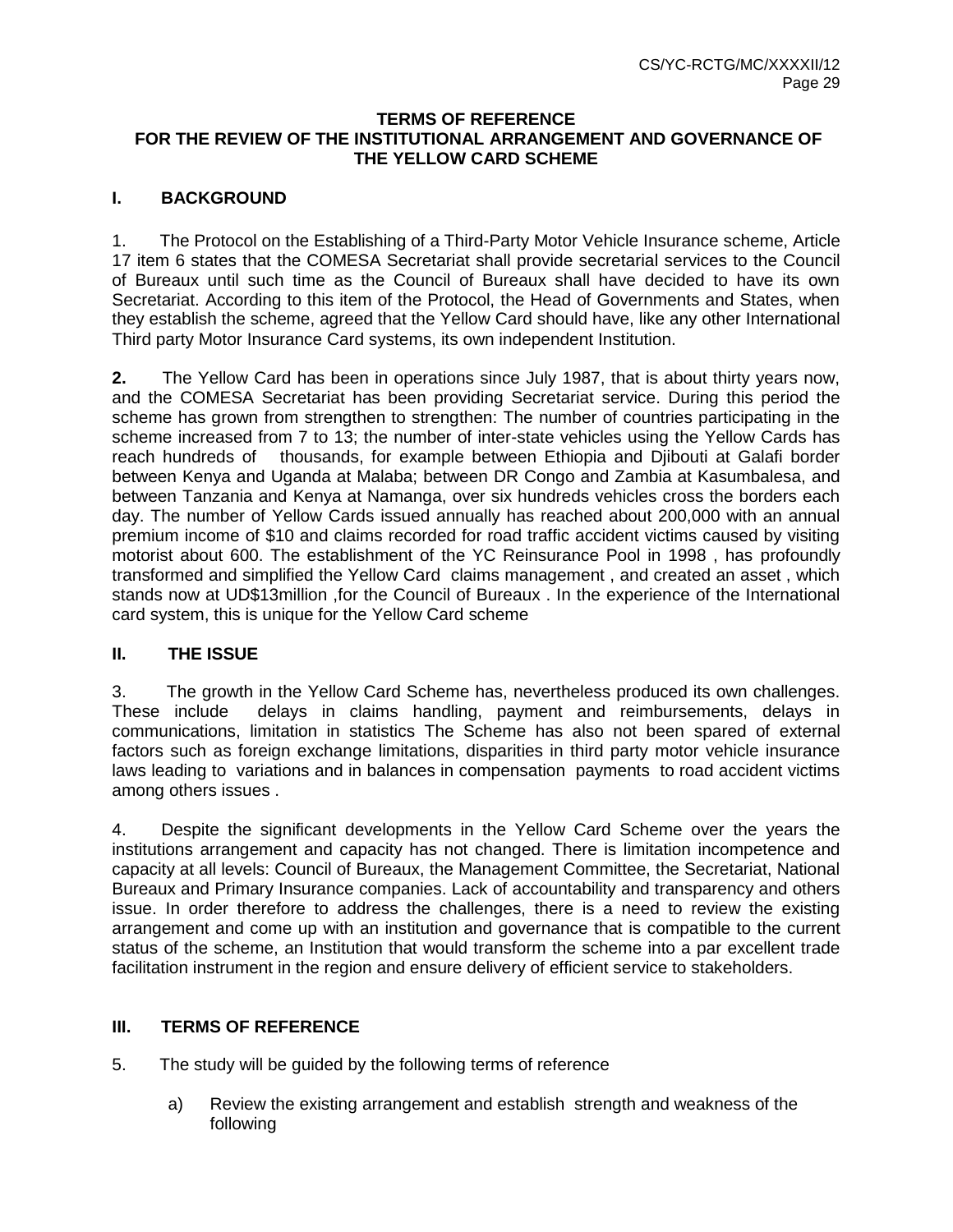- i) The Council of Bureau;
- ii) The Management Committee;
- iii) The Secretariat;
- iv) The National Bureaux; and
- v) The Primary Insurance companies
- b) Study the experience and best practices of International Third party Motor Vehicle Insurance system;
- c) Recommend alternative institutional arrangement including the establishment of an independent COMESA Yellow Card Institution that takes into account
	- i. The objective realities of the region, and
	- ii. The achievements and unique features of the Yellow Cards scheme and future prospective;
- d) Recommend an institutional structure and governance that is
	- i. Line and focus on core operation, and
	- ii. Effective, efficient and economical
- e) Define the duties and responsible of the different organs /bodies of the structure and that ensure transparency and accountability.

# **IV. DELIVERABLE OF THE STUDY**

6. On the basis of information/data collected and complied the Consultant will prepare and submit the study report

### **V. METHODOLOGY OF THE STUDY**

7. The study shall be based on a comprehensive review of relevant reports, literatures and research materials in addition to field missions to some selected countries that are member of the Yellow Card scheme and ECOWAS Brown card. The consultant will work closely and be supported by the Yellow Card and RCTG Unit of the COMESA Secretariat

#### **VI. EXPERTISE REQUIRED**

8. The consultant should be a Master's Degree in the relevant field with relevant experiences and expertise on public

#### **VII. DURATION**

9. The duration of the exercise should be three months

### **VIII. PROCUREMENT OF CONSULTANT**

10. The Consultant will be procured by single sourcing.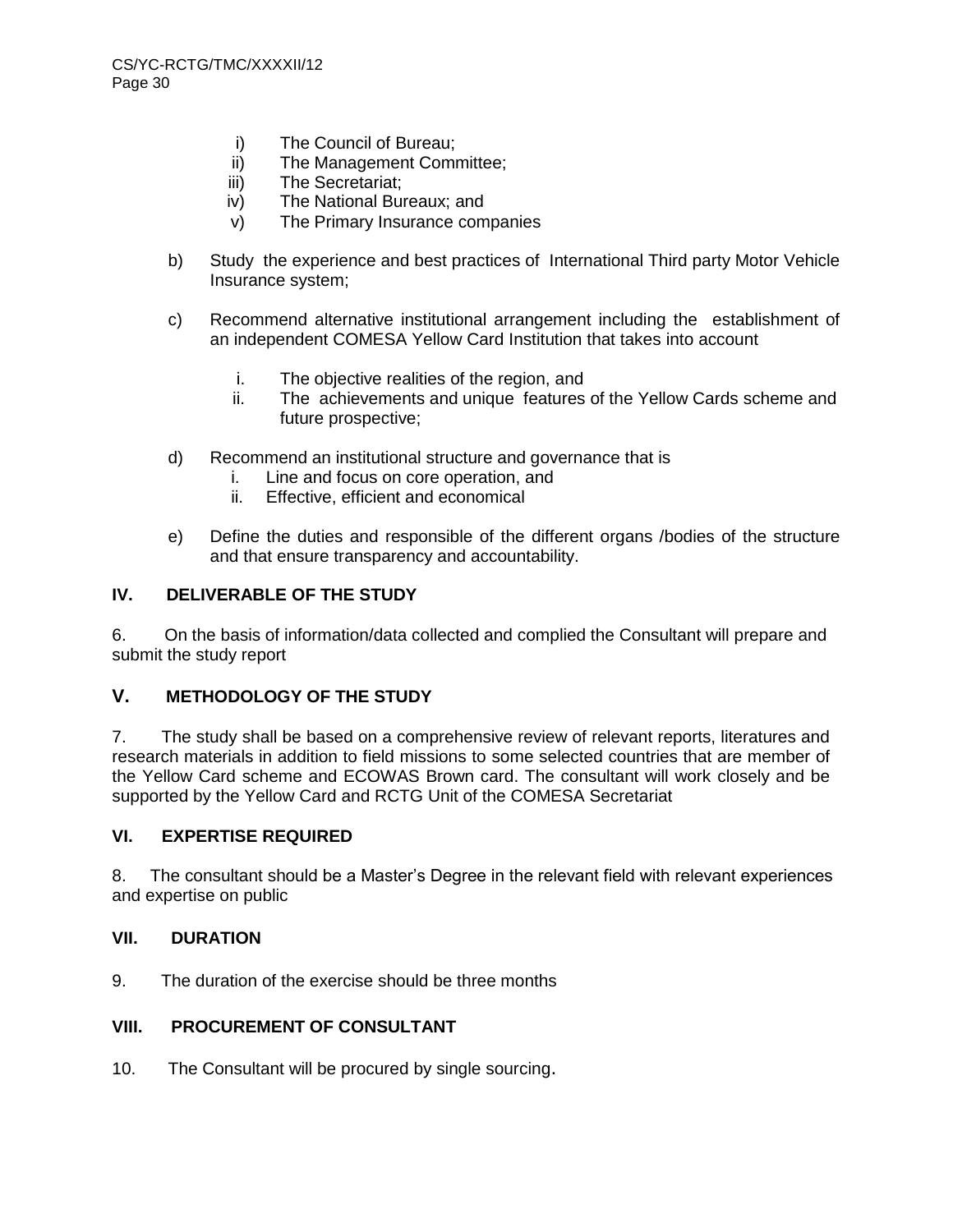### **XI. STUDY COSTS**

11. The consultant shall be paid a lump sum consultancy fee of \$21,000 in monthly fees of \$7,000. Payment of fees will be in accordance with the delivery of reports to be set out in the service contract and the study is estimated to cost \$40,000 in professional fees including cost of travel and report writing. The breakdown of the study costs are as follows:

|      | <b>Direct Labour</b>                                                          | <b>Cost</b> |
|------|-------------------------------------------------------------------------------|-------------|
|      | Consultant (monthly lump sum fee)<br>\$7,000x 3Months:                        | \$21,000    |
| ii.  | <b>Other Direct Costs</b>                                                     |             |
|      | Travel Costs:                                                                 |             |
|      | Visit to five YC member countries, the Secretariat and Brown Card Secretariat |             |
|      | Air ticket                                                                    | \$8,000     |
|      | DSA: 32days X\$250:                                                           | \$8,000     |
| iii. | Miscellaneous / incidental                                                    | \$3,000     |
|      |                                                                               |             |

iv. **Total study budget** US\$40,000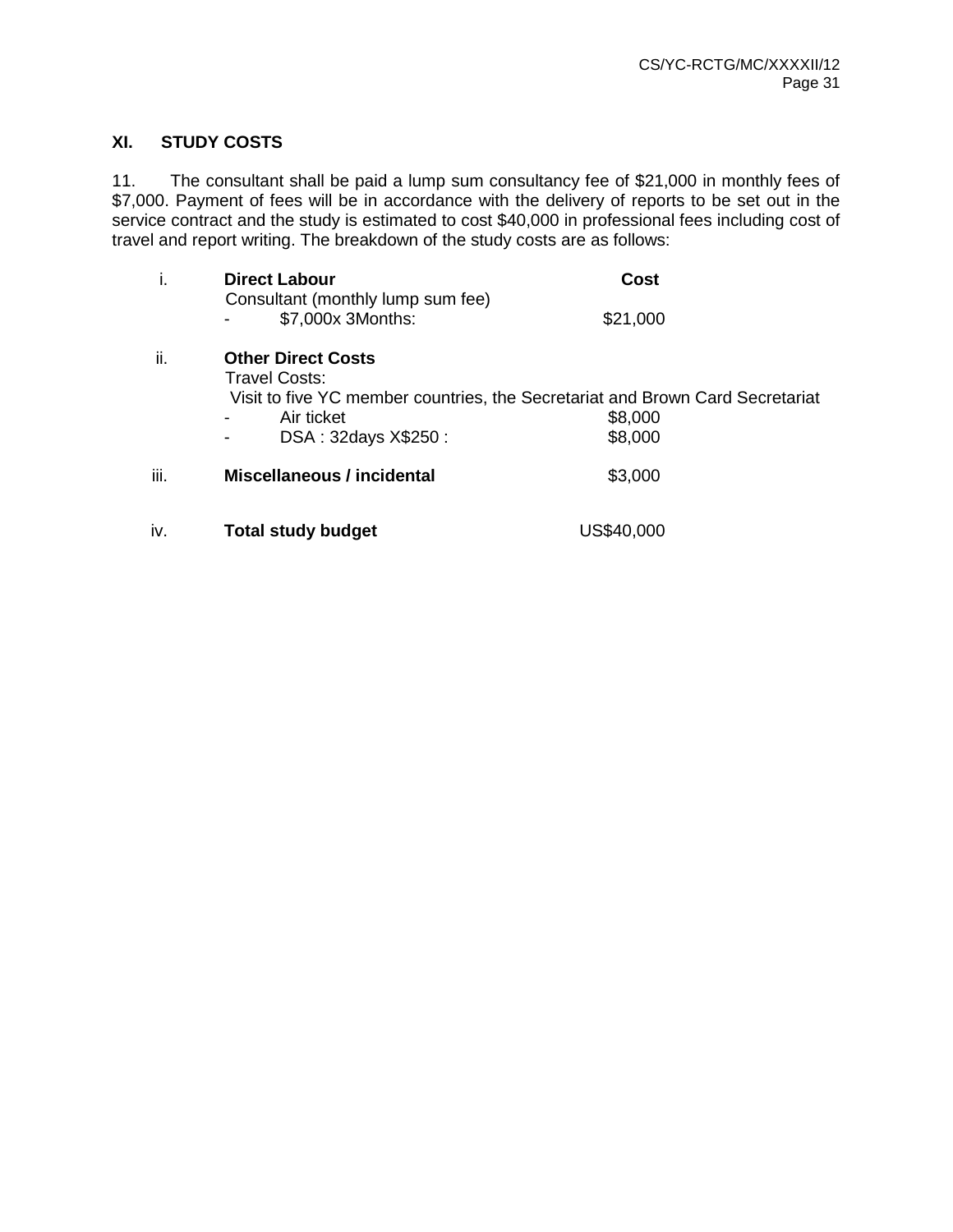# **TERMS OF REFERENCE FOR THE STUDY ON THE UTILIZATION, COMPETITIVENESS AND AWARENESS OF THE YELLOW CARD SCHEME**

# **I. BACKGROUND**

1. The COMESA Yellow Card Scheme is a Regional Third Party Motor Vehicle Insurance Scheme that provides compulsory third party legal liability cover for compensation for any injuries/death and or property damage sustained resulting from road traffic accidents caused by visiting motorists in compliance with the National legal requirements for third party liability protection. The third party liability cover offered under this scheme is limited to the provisions of the statute governing road traffic third party liabilities of that country being visited or of the country where the accident occurs from.

2. The main objective of the COMESA Yellow Card Scheme is to facilitate trade within the region through provision of minimum guarantee of compensation to third party road accident victims, as required by the laws in force in the territories being visited or transiting through. The COMESA Yellow Card Scheme seek to achieve enhanced trade facilitation through smooth flow and movement of vehicles amongst member states by eliminating costs associated with the requirement to have visiting motorists buy local third party insurance covers at each and every entry points.

3. In the quest to achieve the above objectivities, the Scheme is designed to work through a network of institutions with fiduciary responsibilities created through the signing of the Inter-Bureaux agreement. The legal relationship that is created amongst National Bureaux through the Inter-Bureaux agreement also stipulates the duties and responsibilities of the parties for the successful implementation and operation of the Yellow Card Scheme. Some of the duties and responsibilities of the parties include among others the following:

- i. Supervise and coordinate the operation of the Scheme in each member country;
- ii. Handle claims arising in their territories on cards issued by other Bureaux
- iii. Jointly with member insurance companies determine the premium rates for the Yellow Card covers in each member states; and
- iv. As mandated by the Council of Bureaux, conduct regular promotional activities at National level to popularize the operations of the Scheme.

# **II. CURRENT STATUS OF OPERATION AND CHALLENGES**

4. Currently, the Scheme is operational in twelve COMESA Member States, namely; Burundi, DR Congo, Djibouti, Eritrea, Ethiopia, Kenya, Malawi, Rwanda, Sudan, Uganda, Zambia, Zimbabwe and one non COMESA member state, namely Tanzania.

5. Since the commencement of operation of the Scheme in 1987, the Scheme has been recording stead growth in the number of Yellow Cards issued, premiums income generated and the claims reported. The increase in the number of Cards issued, premiums generated and claims reported is a direct indication that there has been increase in the Inter-State traffic flow amongst COMESA member states. As at the last 30<sup>th</sup> Meeting of the Council of Bureaux, the Scheme recorded over 160,000 cards issued, with a premium income of over \$9.5 million compared to an average traffic flow of over 2,000,000 vehicles crossing borders amongst member countries in the Region accordingly to the study conducted. The study conducted also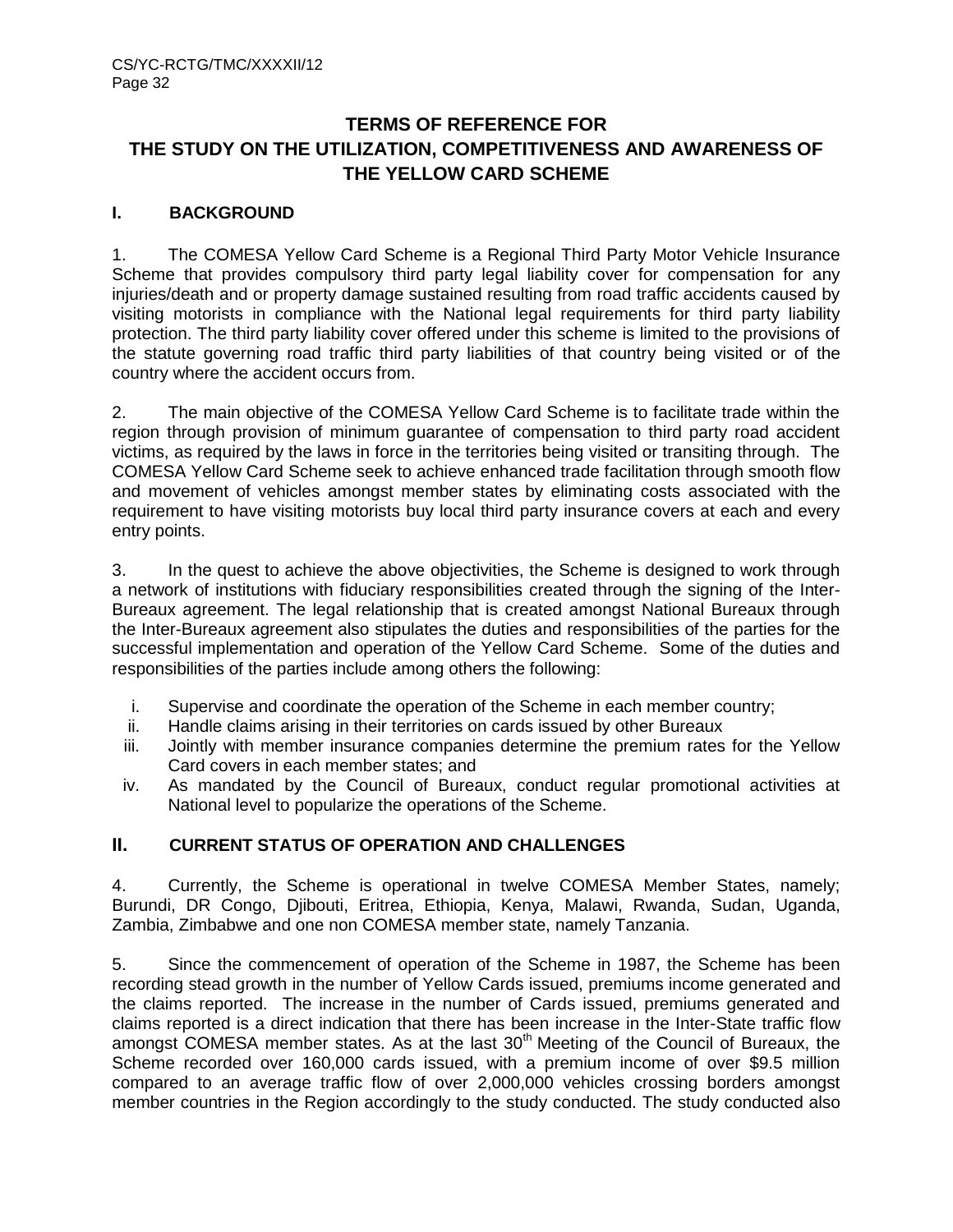indicated that huge volume of Inter-State motorists crossing boarders are not covered under the Yellow Card Insurance cover.

6. Accordingly to the earlier study conducted in comparison to the annual growth rate of Yellow Card issued on annually basis, it is evident that the growth rate of Yellow Card productivity is not commensurate with the rate of increase in the Inter-State traffic flows amongst participating member states. The huge variation in the growth rate of the Yellow Card productivity to the volumes of Inter-State traffic flows requires evaluation of what could have been the cause in the low rate of growth of Yellow Cards issued. The competition from the Act local cover and low level of public awareness are also believed to have contributed to the limited rate of growth and hence there is need to analyse the levels of awareness of the operation of the Yellow Card Scheme.

7. The potential to grow the usage of the Scheme by Inter- State traveling motorists cannot be over emphasized more with the recently launch of the tripartite FTA by EAC/SADC/COMESA recs. The FTA launch has provided large markets for the regional blocs and hence boost trade and economic activities which is supposed to be supported by efficient trade and transportation instruments like the Yellow Card Scheme if well marketed.

### **III. THE ISSUES**

- 8. The study should address, inter alia,
	- a. Specific issues, including the low levels of utilization of the Scheme by Inter-State motorists taking into account the increased volumes of traffic flows amongst member states. Therefore, the study should conduct a survey on the number of motor vehicles crossing and coming in with or without Yellow Card covers to determine the usage level of the Scheme; accessibility and availability of Yellow Card issuing offices at border points etc.;
	- b. Review and analyse the Yellow Card premiums rates charged by National Bureaux in comparison to their income, compensation limits offered in relation to those charged for local Acts and third party covers of member states and possibilities of harmonizing the premium rates;
	- c. Identify the variances in the pricing of the Yellow Card cover and Local third party covers and its implication on the usage of the Yellow Card covers by Inter-State motorists (competitiveness) and make proposal to address such issues; and
	- d. Assess the awareness of the operation of the Yellow Card Scheme through interviewing the transporters, customs and traffic police; and availability of public and promotion materials such as posters at the borders, high ways and inland of member States.

### **IV. OBJECTIVE**

9. The overall objective of the study is to make recommendations on how to address issues of Yellow Card productivity by ensuring that the increasing Inter-State traveling motorists utilize the Yellow Card covers in their Inter-State travel engagements, comparatively ensure competitive pricing of the Yellow Cards to the local third party covers and ensure that the Scheme adopts good marketing strategies to popularize the operation of the Scheme.

### **V. TERMS OF REFERENCE**

10. The Terms of reference are as follows: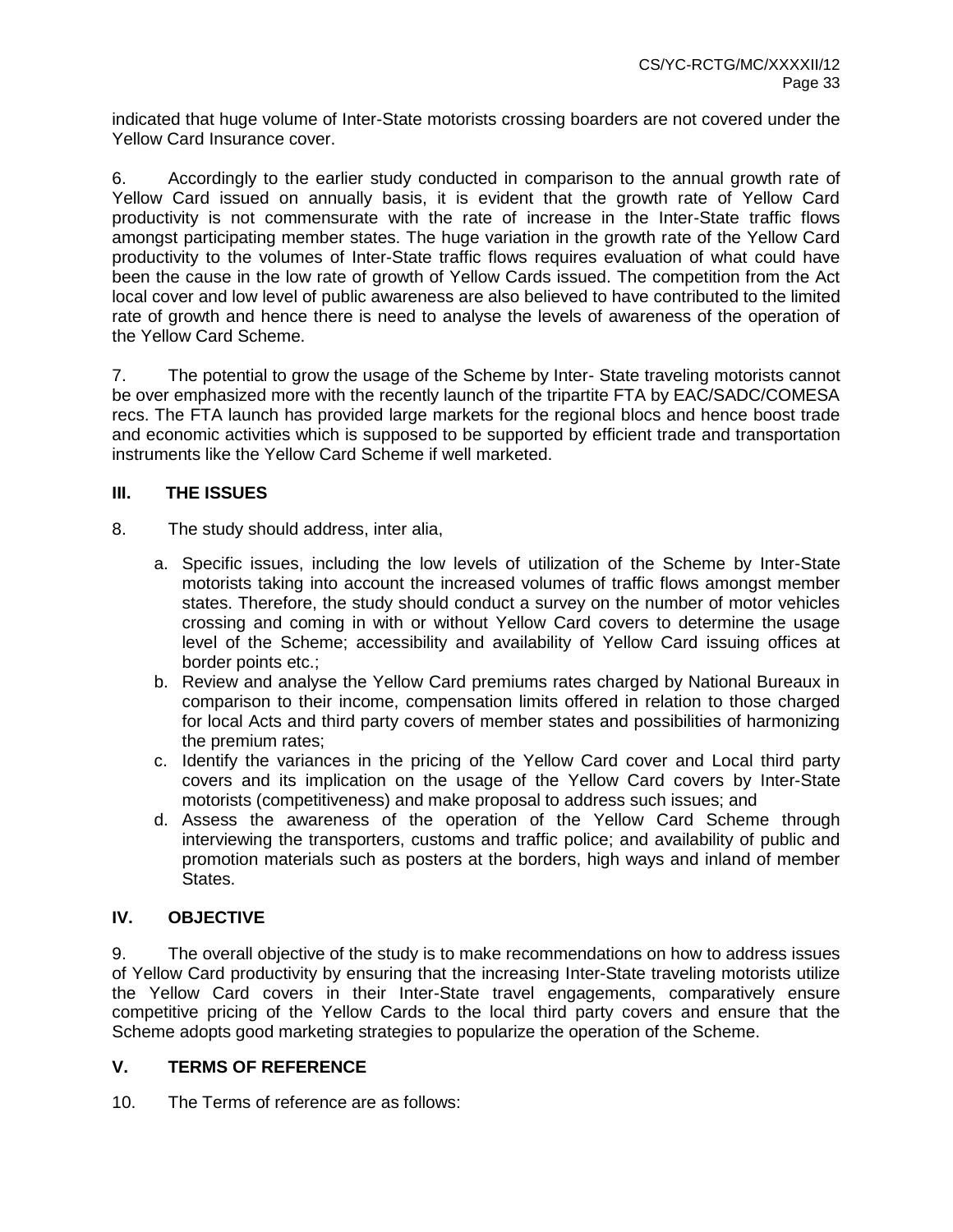- a. To review specific issues related to the utilization of the Scheme amongst Inter-State traveling motorists such as:
	- i. Levels of usage of the Yellow Card cover;
	- ii. Accessibility and availability of Yellow Card covers by Inter-State traveling motorists; and
	- iii. Adequacy of cover provided by the Yellow Card Scheme in relation to the compensation limits provided under local Acts and /or local third party policies.
- b. To review and evaluate the possible competition that would exist between the Yellow Card covers and local third party policies in terms of:
	- i. the price of Yellow Card policies in relations to the price of local Acts and third party policies;
	- ii. Comparison of the pricing mechanism amongst National Bureaux in relations to income and compensation limits Provided; and
	- iii. The rating mechanism vis a vis the risk assumed
- c. To assess the levels of awareness of the Yellow Card Scheme amongst key stakeholders by:
	- i. conducting interviews with transporters, traffic police, customs authorities on their awareness and opinion of the Yellow Card Scheme; and
	- ii. Evaluate the promotion exercise of National Bureaux to popularize the operations of the Yellow Card Scheme and make recommendations to address them.
- d. To assess the effectiveness of the promotion programs put in place by National Bureaux to market the Scheme and make specific recommendation to improve the awareness programs on the operations of the scheme.

# **VI. SCOPE**

11. The consultant will be responsible for the preparation and submission of the study report that addresses each of the issues outline above. The consultant will have to review and evaluate the Yellow Card pricing mechanisms, conduct surveys and obtain statistical data on the traffic flows at busy border posts, evaluate the accessibility, means of promotion and knowledge of the travelling motorists on the operation of the Scheme. In carry out the study the consultant shall consult all key stakeholders including National Bureaux and Primary Insurance companies, transporters and law enforcement agencies at the borders.

12. The study will have to make recommendations as to what measures should be taken by the Secretariat, National Bureaux and primary insurance companies to address the issues outlined in the Terms of Reference.

### **VII. EXPERTISE REQUIRED**

13. The consultant should be a holder of a first degree from a reputable University with Insurance background of at least ten (10) years practical experience and Knowledge of the Scheme and experience in trade and transport facilitation in the COMESA region will be an added advantage.

#### **VIII. TIME FRAME**

14. The study must be submitted within three months of the award of the contract.

### **IX. STUDY COSTS**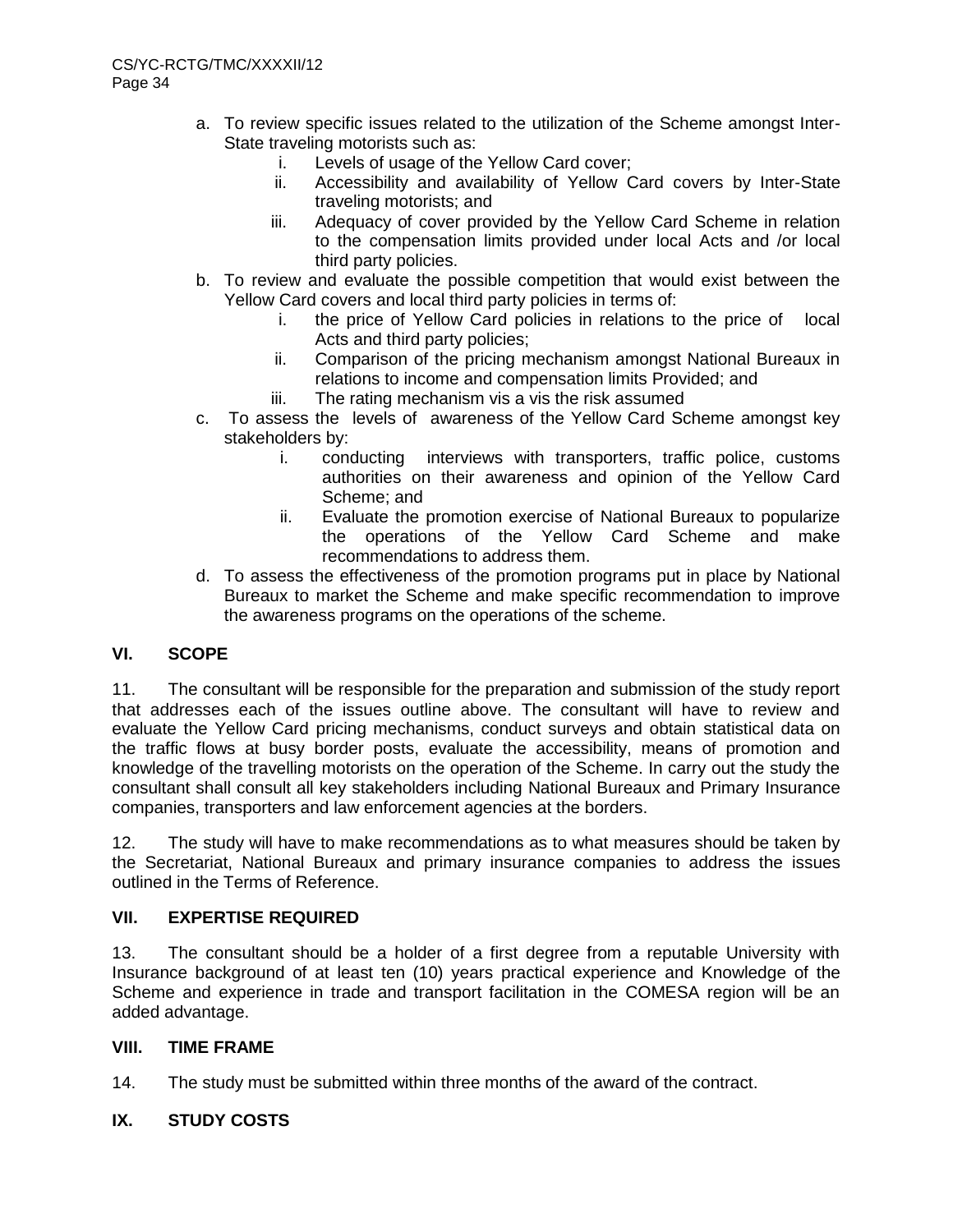15. The consultant to be engaged will need to complete the assignment within a period of four months and will be paid a lump sum consultancy fee of \$18,000 to be paid in monthly fees of \$6,000. Payment of fees will be in accordance with the delivery of reports to be set out in the service contract and the study is estimated to cost \$40,000 in professional fees, in travel and report writing. The breakdown of the study costs are as follows:

| <b>Direct Labour</b><br>Consultant (monthly lump sum fee)<br>\$6000x 3Months: |                                                                                                                                  | Cost               |
|-------------------------------------------------------------------------------|----------------------------------------------------------------------------------------------------------------------------------|--------------------|
|                                                                               |                                                                                                                                  | \$18,000           |
| Ш.                                                                            | <b>Other Direct Costs</b>                                                                                                        |                    |
|                                                                               | <b>Travel Costs:</b><br>Visit to eight countries, the Secretariat and MC meeting<br>Airt ticket<br>DSA: 32days X\$250:<br>$\sim$ | \$9,000<br>\$8,000 |
| III.                                                                          | Miscellaneous / incidental                                                                                                       | \$5,000            |
| IV.                                                                           | <b>Total study budget</b>                                                                                                        | US\$40,000         |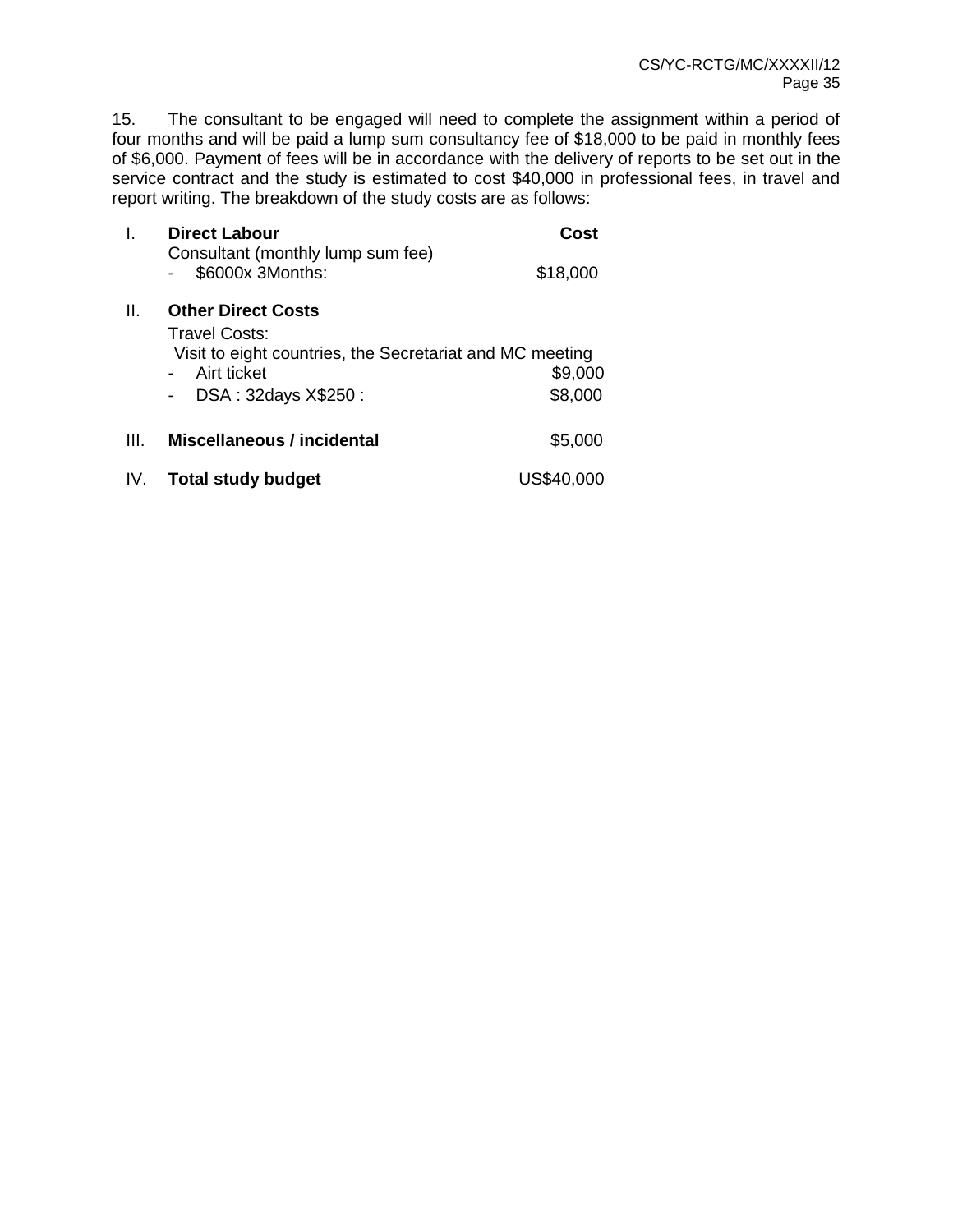**ANNEXE II**

#### **LIST OF PARTICIPANTS/ LISTE DES PARTICIPANTS**

#### **ETHIOPIA/ ETHIOPIE**

1. Mr. Yared Gebreyesus, Yellow Card Coordinator, National Bureau, Ethiopia Insurance Corporation, Addis Ababa, Ethiopia. Tel.: +251 944741588, Fax: +251115504000, email: [comesaycard@eic-et.com](mailto:comesaycard@eic-et.com)

2. Ms. Asmiya Gebregiorgis, Assistant Yellow Card Coordinator, National Bureau of Ethiopia, Ethiopia Insurance Corporation, Addis Ababa, Ethiopia. Tel.: +251 913332045, Fax: +251115504000, email: [asmigg2@gmail.com](mailto:asmigg2@gmail.com) [comesaycard@eic-et.com](mailto:comesaycard@eic-et.com)

#### **DR CONGO/ RD CONGO**

3. M. Bushiri Ramazani, Directeur de la Région Sud/Est, Société Nationale d'Assurances (SONAS), Lubumbashi, République démocratique du Congo. Tel.: +243 999932272, email: [bushiriramazani@gmail.com](mailto:bushiriramazani@gmail.com) [bushirir@yahoo.fr](mailto:bushirir@yahoo.fr)

#### **MALAWI**

4. Mr Grant Mwenechanya, President, Insurance Association of Malawi, P.O. Box 442, Blantyre, Malawi. Tel.: +265 (01) 824044, +265 999 846 213, email: [gmwenechanya@britam.com](mailto:gmwenechanya@britam.com)

5. Mrs Dorothy A. Chapeyama, Member, National Bureau of Malawi, C/o Private Bag 242, Blantyre, Malawi. Tel.: +265 999 960 401, Fax: +265 187 4008, email: [dchapeyama@reunioninsurance.com](mailto:dchapeyama@reunioninsurance.com)

#### **RWANDA**

6. Mr Kalimba Jean-Claude, COMESA Yellow Card Coordinator, SONARWA, Kigali, Rwanda. Tel.: +250 788 230 122, email: [claude.kalimba@sonarwa.co.rw](mailto:claude.kalimba@sonarwa.co.rw)

#### **TANZANIA/TANZANIE**

7. Mr Laston Thomas Msongole, Chairman of the Board of the National Insurance Corporation of Tanzania, National Insurance Corporation of Tanzania Ltd, P.O. Box 35434, Dar-Es-Salaam, Tanzania. Tel.: +255 713 602 185, email: [lmsongole@gmail.com](mailto:lmsongole@gmail.com)

8. Mr Sam Kamanga, Managing Director, Managing Director of the National Insurance Corporation of Tanzania and the President of the Insurance Association of Tanzania.<Tel:+255> 715761167, email: [sam.kamanga@nictanzania.co.tz](mailto:sam.kamanga@nictanzania.co.tz)

9. Mrs. Immaculate Morro, Yellow Card National Coordinator, National Insurance Corporation of Tanzania Ltd (NIC) P.O. Box 9264, Dar-Es-Salaam, Tanzania. Tel.: +255 784 405 511, email: [immaculate.morro@nictanzania.co.tz](mailto:immaculate.morro@nictanzania.co.tz)

10. Mr Yusuf H. Haji, Acting Branch Manager, Zanzibar Branch, National Insurance Corporation of Tanzania, P.O. Box 4099, Zanzibar, Tanzania. Tel.: +255 719 714 580, email: [yussuf.haji@nictanzania.co.tz](mailto:yussuf.haji@nictanzania.co.tz)